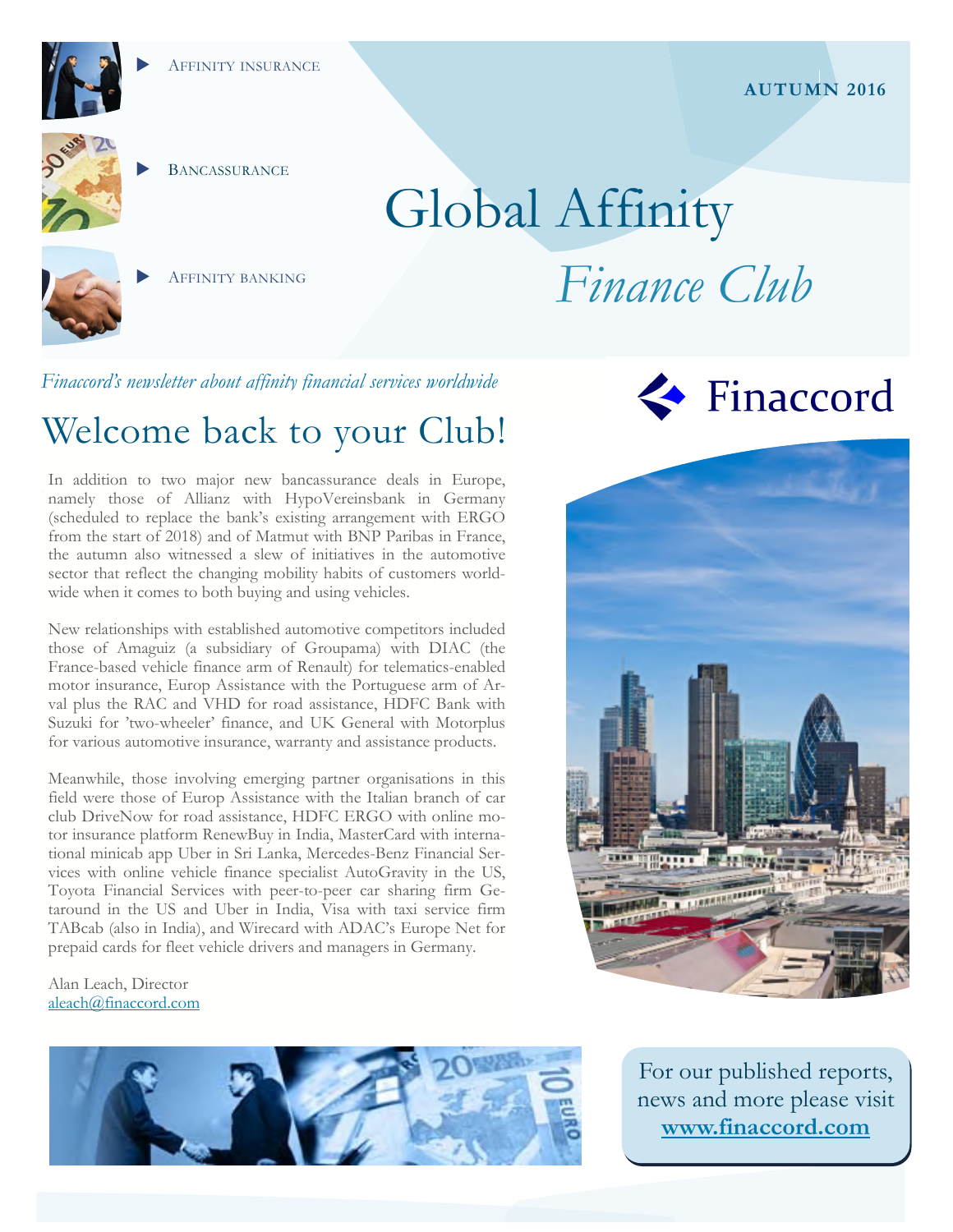#### **Table of contents**

#### **Affinity Insurance**

#### ASSISTANCE 5

Mondial Assistance works with Société Générale Insurance for health-related assistance app 5

AXA Assistance pioneers digital assistance concept in Italy… 5

… and wins home assistance mandate with esure Group in the UK 5

Europ Assistance collaborates with RAC and VHD to expand road assistance network… 5

… and with Arval in Portugal and DriveNow in Italy, also for road assistance… 5

… and with Carrefour for home assistance services in Italy 5

Hitachi Capital Vehicle Solutions employs RAC for telematicsenabled driving service 6

COMMERCIAL INSURANCE 6

MAPFRE offers commercial risk mapping tool to members of Spanish trade federation… 6

 … and ties with association of 'gastro-tourism' enterprises for a similar purpose 6

LIFE AND HEALTH INSUR-ANCE 6

Cigna combines with Hollard for

international private medical insurance in Africa 6

Allianz Worldwide Care offers international private medical insurance to Steamship Mutual crew members 6

Legal & General links with Aegon for individual annuities 7

CNP Assurances creates funeral policy in collaboration with ATD Quart Monde 7

NN Life and Sumitomo Life embark on group life partnership 7

#### MOTOR INSURANCE 7

DIAC combines with Groupama subsidiary for telematics-enabled insurance in France 7

HDFC ERGO launches motor cycle and scooter insurance through online motor insurance platform 7

#### NICHE INSURANCE 8

UK General wins mandates with Motorplus and British Cycling (via Thistle Insurance Services) 8

Groupama Assicurazioni promotes dog insurance through social network for canine enthusiasts 8

Generali Global Assistance links with third-party benefits administrator for identity protection concept 8

PRODUCT WARRANTIES / INSURANCE 8

Asurion secures mobile device insurance partnership with KPN in the Netherlands… 8

… and appliance protection program with US department store chain 8

Assurant teams up with GamaSec for cyber cover for small and medium-sized enterprises 9

Opel co-operates with CarGarantie for extended warranties in the Netherlands… 9

… and BNP Paribas Cardif with Santander Consumer Bank for the same product in Germany 9

VW group works with Europ Assistance for approved used car extended warranties in Portugal 9

TRAVEL INSURANCE 9

ERV commences multi-country travel insurance partnership with TravelBird… 9

…and unveils card-linked travel insurance deals in Sweden and Ukraine 10

Allianz earns ticket cancellation insurance partnership with DeNA Travel in Japan 10

Europ Assistance renews insurance relationship with Emma Villas 10

www.finaccord.com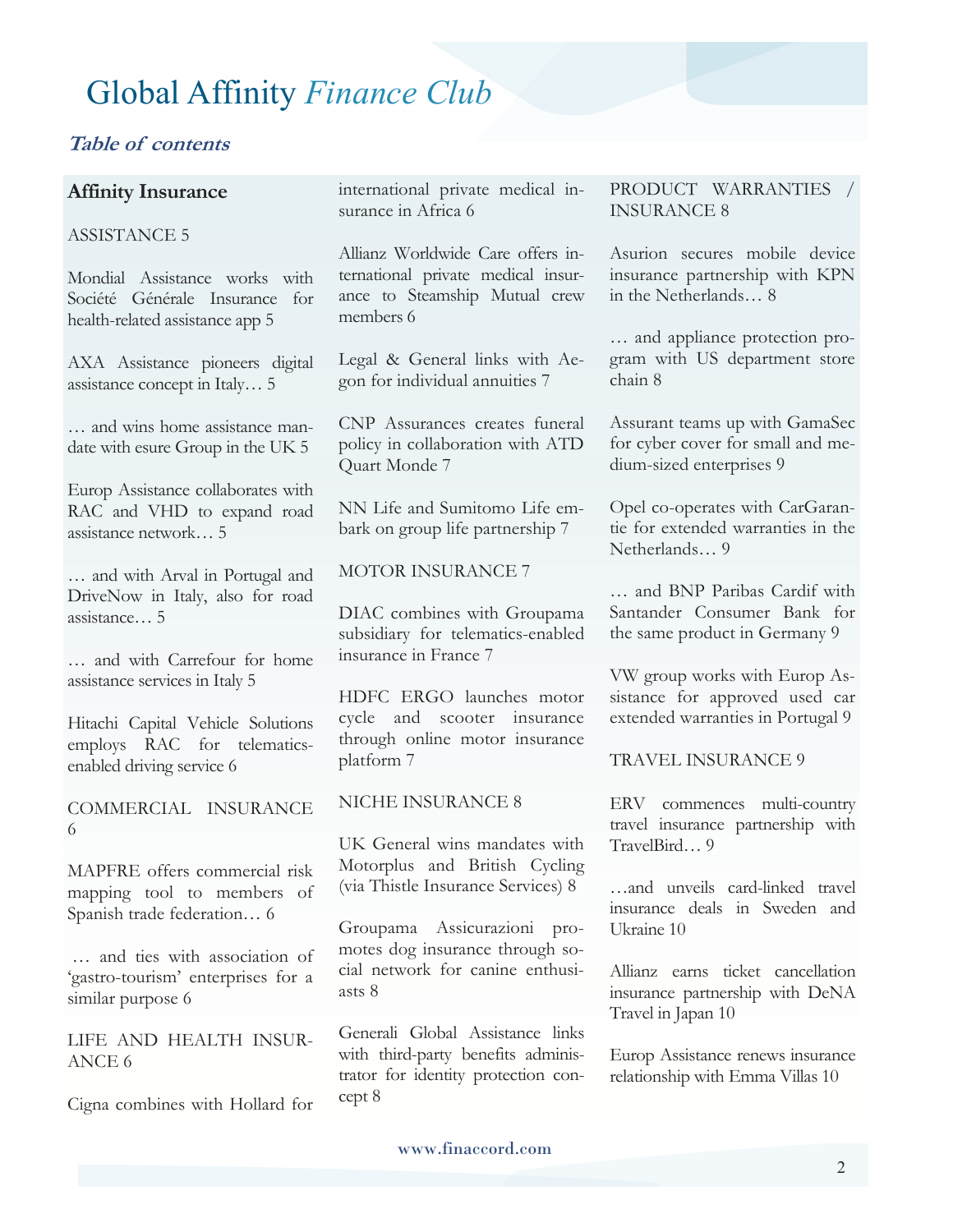#### GENERAL 10

AXA seals marketing deal with Spanish football club 10

iA Financial Group broadens automotive dealer distribution network with acquisition of Groupe PPP 10

#### **Bancassurance**

HOUSEHOLD INSURANCE 10

ING rolls out home insurance for Australian mortgage borrowers with Auto & General 10

LIFE INSURANCE AND RE-TIREMENT SAVINGS 11

Manulife establishes 15-year distribution partnership with Standard Chartered in Hong Kong 11

Barclays completes sale of risk life insurance book in Spain to VidaCaixa 11

GENERAL 11

Allianz displaces ERGO as HypoVereinsbank's bancassurance partner 11

BNP Paribas and Matmut combine for non-life insurance joint venture in France 11

Danske Bank rolls out new insurance products with Moderna Försäkringar 11

The Co-operators secures insurance partnership with First Credit Union 12

#### **Affinity Banking**

#### AFFINITY LOANS 12

Westpac allies with micro-finance specialist to help refugees start new business activities 12

#### AUTOMOTIVE FINANCE 12

Toyota Financial Services establishes partnership with Getaround in the US… 12

… and trials scheme with Uber in India 12

Suzuki links with HDFC Bank and Paytm for innovative 'twowheeler' finance scheme 12

FCA Bank acquires majority stake in Ferrari's financial services arm 12

Mercedes-Benz Financial Services makes vehicle finance available via AutoGravity 13

Synchrony Financial sets up two finance schemes for power sports products 13

Targobank co-operates for online finance with distributor of vehicle accessories 13

CO-BRANDED CARDS 13

Lloyds Banking Group acquires

MBNA UK credit card portfolio from Bank of America 13

Visa unveils multi-year partnership for airline co-branded cards 13

Air Europa chooses Bankinter Consumer Finance for new cobranded card launch 14

Air Canada and CIBC link for launch of prepaid multi-currency card 14

Synchrony Financial works with online travel brands for cobranded card programs 14

Wirecard launches prepaid card for fleets with ADAC subsidiary 14

CONSUMER FINANCE 14

Synchrony Financial's healthcare finance arm earns seven-year relationship with ADA 14

Crédit Agricole Consumer Finance designs personal loans backed by employee savings plans 15

COMMERCIAL BANKING 15

American Express consolidates partnership with owner of Quick-Books accounting software 15

Bankinter and Avalmadrid combine to increase funding to Madrid-based SMEs 15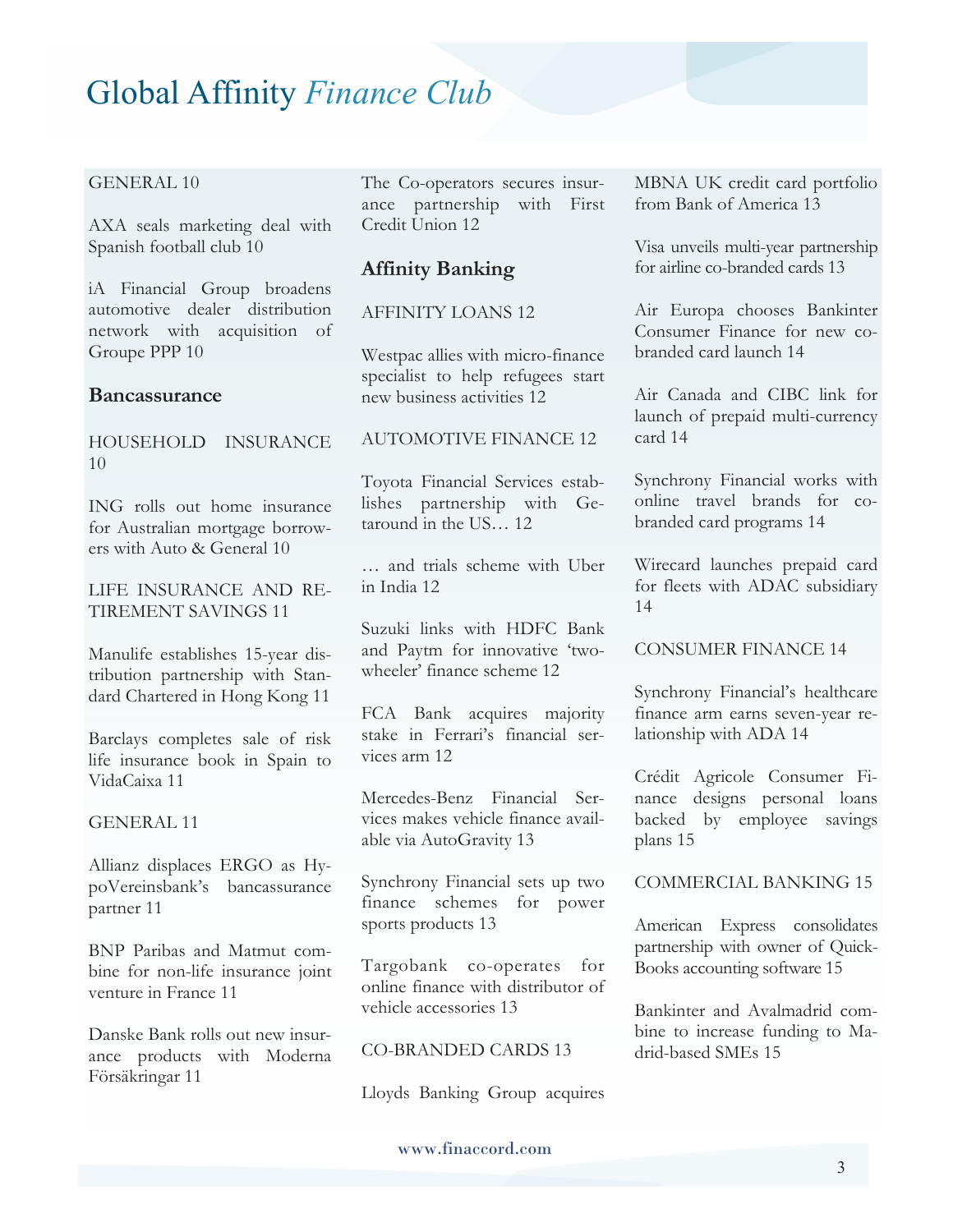18

#### **Table of contents**

#### INTERNATIONAL PAY-MENTS / REMITTANCES 15

Western Union provides mobile money transfer capabilities to UK -based Viber users 15

HomeSend discloses ties with Ericsson and Sri Lankan bank for mobile remittances 15

MOBILE / ONLINE PAY-MENTS 16

MasterCard works with Google to boost usage of Android Pay and MasterPass… 16

… and with multiple other partners to expand MasterPass on a global basis 16

MasterCard works with banks in Russia and Spain to extend reach of Apple Pay… 16

… and for other initiatives with a variety of organisations, including Uber and FitPay 17

Visa expands utilisation of online payment service in Brazil… 17

… and promotes Android Pay in Ireland and Poland 17

Visa rolls out mobile payment app with Ecobank in Africa and TABcab taxi service in Mumbai 17

BNP Paribas links with Alipay to facilitate use of mobile payment app at partner stores in France…

… and with multiple partners to develop unified mobile payment app 18

Wirecard forges mobile payment agreement with VocaLink in the UK… 18

… and ties with ERGO for impulse travel insurance purchases in Austria 18

Wirecard allies with Conferma for virtual multi-currency payment card in the Asia-Pacific region 18

Alibaba subsidiaries earn strategic partnerships for digital payments 18

PAYMENT CARD ISSUANCE AND ACCEPTANCE 19

JCB continues expanding internationally through several major new partnerships 19

UnionPay links with Westpac to increase acceptance in Western Australia 19

RETAILER CARDS AND FI-NANCE 19

Synchrony Financial broadens portfolio of retailer consumer finance programs 19

Capital One acquires the captive payment card business of Cabela's 20

Alliance Data renews privatelabel card programs with J. Jill and Restoration Hardware 20

#### GENERAL 20

Belfius teams up with Bpost and Proximus for multi-function app in Belgium 20

#### **Finaccord country reports**

Finaccord publishes a variety of reports about the following countries: Australia; Austria; Belgium; Brazil; Canada; Chile; China; Colombia; France; Germany; India; Indonesia; Italy; Japan; Malaysia; Mexico; Netherlands; Peru; Poland; Romania; Russia; South Africa; Spain; Switzerland; Turkey; the UK; and the US.

Alternatively, to see our full list of reports organised by country, with more than 60 countries covered in total, please visit the search-by-country page of our website at www.finaccord.com/ search-by-country.htm.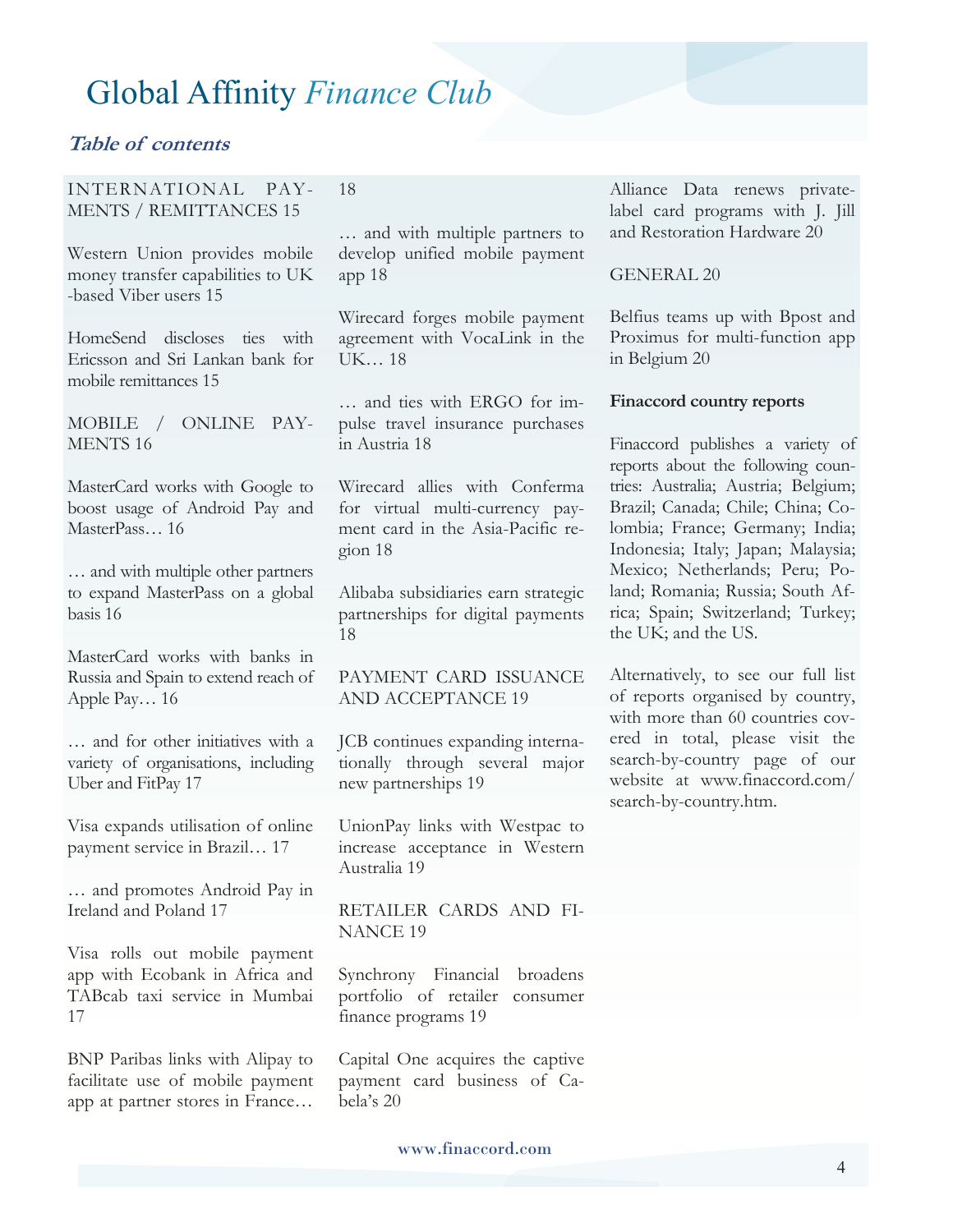

#### **Affinity Insurance News**

#### **ASSISTANCE**

#### **Mondial Assistance works with Société Générale Insurance for health-related assistance app**

In France, Mondial Assistance (the national brand of Allianz Global Assistance) has launched 'Ultralert' as a health-related assistance app which stores emergency contact information and allows the user to call for assistance services while transmitting relevant information to medical staff as well as relatives. The app will be available to people with insurance policies for which Mondial Assistance acts as assistance provider. Société Générale Insurance is the first insurer to offer the service through its 'Dépendance Garantie Autonomie Senior' policy, which is distributed through Société Générale's banking network.

Mondial Assistance has also strengthened its partnership with Société Générale Insurance by developing a new online portal that provides information, advice and a social network for those over 50, as well as access to support services and remote assistance and monitoring.

#### **AXA Assistance pioneers digital assistance concept in Italy…**

In Italy, AXA Assistance has

rolled out a service that allows users to receive remote technical assistance in the event of problems with any digital device they own. The service is accessed through an app and includes home visits by technicians in cases where problems cannot be solved remotely. AXA Assistance reported that this service, launched in collaboration with the technical support company Ennova, was the first of its kind in the country.

#### **… and wins home assistance mandate with esure Group in the UK**

Moreover, in the UK, AXA Assistance has secured a partnership for home emergency assistance with esure Group, a direct insurer. Specifically, AXA Assistance will provide home emergency cover for customers buying household insurance through the esure and Sheila's Wheels brands, with the latter a brand that is targeted at females.

#### **Europ Assistance collaborates with RAC and VHD to expand road assistance network…**

Europ Assistance has announced that it is collaborating with the Netherlands-based VHD and the UK-based RAC to provide road assistance services covering 26 European countries. The new agreement builds on existing relationships involving these firms and entails

Affinity Insurance

the provision of international road assistance services to automotive manufacturers plus fleet and leasing companies. Europ Assistance is not present as a direct provider of road assistance in either the Netherlands or the UK so these deals help to expand its international network and it hopes that similar agreements will be reached with other national assistance providers in future.

#### **… and with Arval in Portugal and DriveNow in Italy, also for road assistance…**

Separately, Europ Assistance has announced that it will provide road assistance services for around 10,000 Portuguese customers of car leasing company Arval and the Italian arm of car sharing company DriveNow

#### **… and with Carrefour for home assistance services in Italy**

In another initiative in Italy, Europ Assistance has also disclosed a partnership with supermarket chain Carrefour for home assistance services. The arrangement is being introduced in Turin first, and makes use of the 'Carrefour Market' online platform to put customers in contact with professionals such as electricians, plumbers and locksmiths.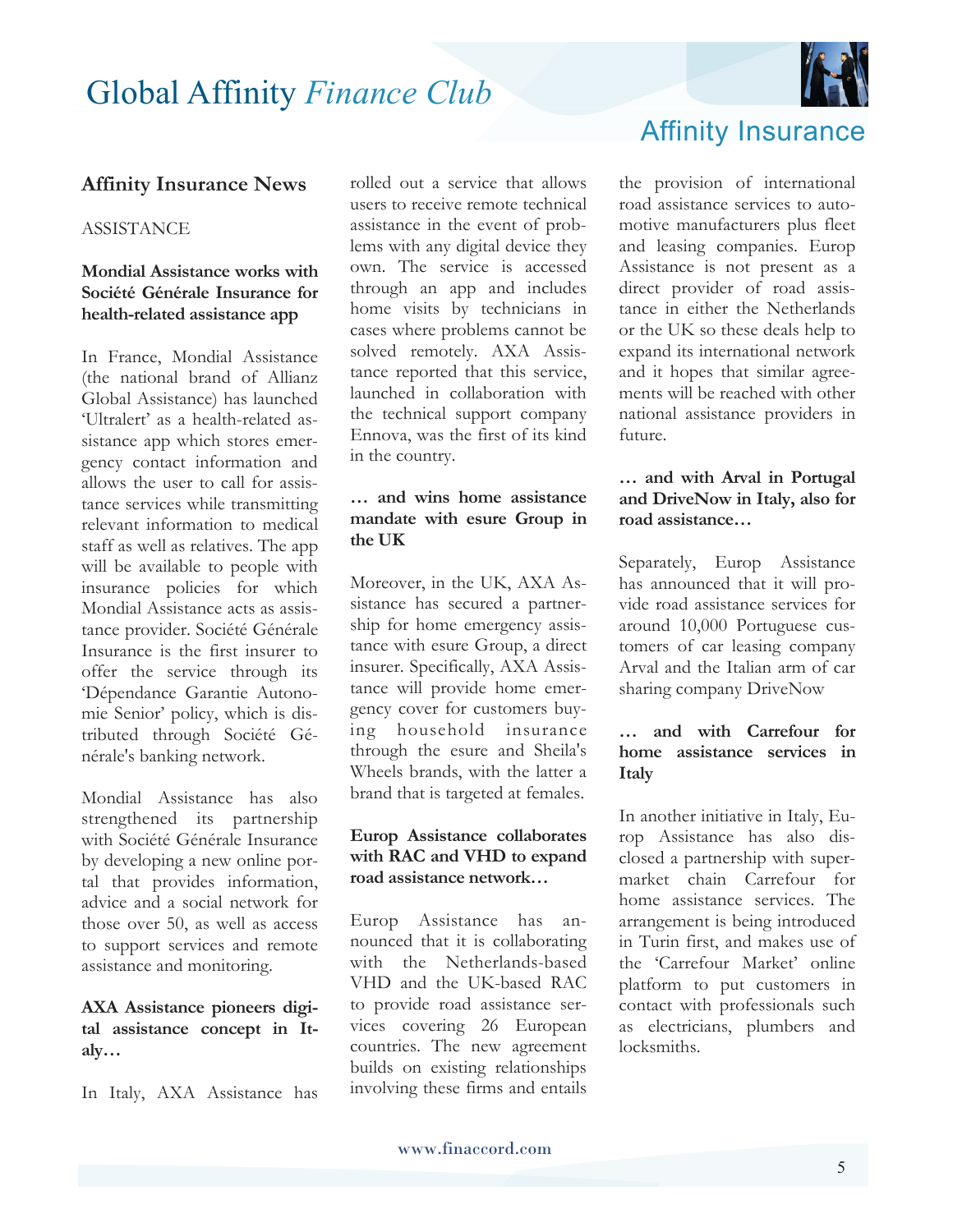

#### **Hitachi Capital Vehicle Solutions employs RAC for telematics-enabled driving service**

Meanwhile, in the UK, the RAC has begun working with vehicle leasing company Hitachi Capital Vehicle Solutions for a telematics-enabled driving service ('RAC Telematics'), building on an existing partnership for road assistance generally. The new service can record and provide data about the condition of vehicles as well as data concerning their location and the behaviour of drivers.

#### COMMERCIAL INSURANCE

**\_\_\_\_\_\_\_\_\_\_\_\_\_\_\_\_\_\_\_\_\_\_\_\_\_\_** 

**MAPFRE offers commercial risk mapping tool to members of Spanish trade federation…**

In Spain, MAPFRE has entered into an agreement with CEPYME (the Confederación Española de la Pequeña y Mediana Empresa), a trade federation for small and medium-sized enterprises. Among other measures, it will provide its 'MAPFRE Empresas 360º' commercial risk mapping tool to them. This allows enterprises to measure the main risks to which they are exposed – namely those associated with their property, their staff, their customers and other third parties, and their finances – and to identify and potentially resolve their insurance needs. CEPYME is itself composed of over 100 member provincial, local and sectorspecific associations present across the whole of the country.

#### **… and ties with association of 'gastro-tourism' enterprises for a similar purpose**

In addition, and also in its Spanish home market, MAPFRE has also begun working with the AEE (Asociación Española de Enoturismo), an association representing more than 180 entities involved in 'gastro-tourism' activities, for the same purpose.

#### **Towergate wins UK commercial lines affinity deal offering access to 27,000 contractors**

In the UK, Towergate has announced that it has entered into an agreement with Alcumus SafeContractor, a health and safety assessment scheme, to offer bespoke commercial lines insurance cover to around 27,000 contractor members.

**\_\_\_\_\_\_\_\_\_\_\_\_\_\_\_\_\_\_\_\_\_\_\_\_\_\_** 



### Affinity Insurance

#### LIFE AND HEALTH INSUR-ANCE

#### **Cigna combines with Hollard for international private medical insurance in Africa**

Cigna Global Health Benefits has announced that it has begun working with Hollard Insurance as part of an initiative focused on countries in sub-Saharan Africa. The two companies have created 'Hollard Cigna Health' as a new suite of international private medical insurance products which aim to meet the health insurance needs of both expatriates and key nationals working for large firms with operations in the region. To begin with, the concept is being rolled out in Botswana, Ghana, Mozambique, Namibia, South Africa and Zambia.

#### **Allianz Worldwide Care offers international private medical insurance to Steamship Mutual crew members**

In the same field, Allianz Worldwide Care has announced an agreement with Steamship Mutual, a provider of protection and indemnity insurance to the maritime industry (i.e. a P&I club). Through this arrangement, Allianz Worldwide Care is offering international private medical insurance to crew members of shipping firms that acquire cover from Steamship Mutual.

www.finaccord.com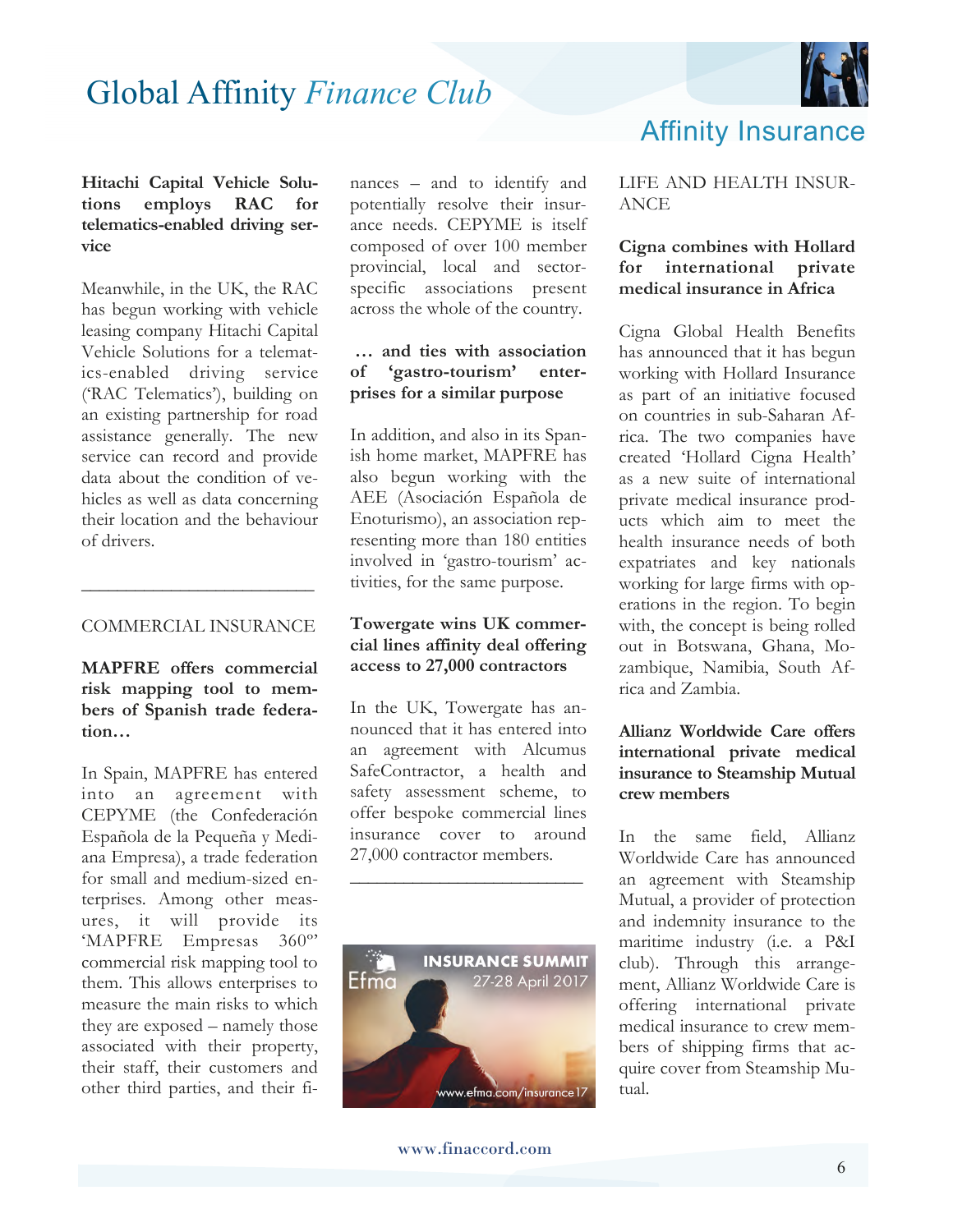

#### **Legal & General links with Aegon for individual annuities**

In the UK, Legal & General has signed a distribution agreement for individual annuities with pension and investment company Aegon. The agreement began in October 2016 when Aegon stopped writing new annuity business itself. This followed on from Legal & General having acquired a GBP 2.9 billion annuity portfolio from Aegon several months previously with approximately 27,000 inpayment policyholders.

The partnership is expected to generate sales of around GBP 190 million of individual annuities within the first 12 months.

#### **CNP Assurances creates funeral policy in collaboration with ATD Quart Monde**

In France, CNP Assurances and health network ATD Quart Monde have unveiled the launch of a funeral insurance policy for individuals living beneath the poverty line. In contrast to traditional policies, monthly premiums are not based on the age of the subscriber at the time of payment but instead on the age range of the person at the time of purchase. Payments vary from EUR 0.50 per month for individuals aged under 30 to EUR 13 per month for those aged over 70. Customers can

continue to subscribe to the policy until the age of 80 and the guarantee then remains valid until the end of the year during which the customer turns 90 with the payout fixed at EUR 2,500. This policy is underwritten by CNP Assurances and administered by CIPREV, a subsidiary of the Victor Hugo provident institution.

#### **NN Life and Sumitomo Life embark on group life partnership**

In Japan, Sumitomo Life has entered into a long-term collaboration agreement with NN Life, the local insurance arm of NN Group. By means of this deal, Sumitomo Life will sell NN Life's group life insurance products to small and mediumsized enterprises through its agency network across the country. The agreement also provides a framework for collaboration on future product initiatives.

#### MOTOR INSURANCE

#### **DIAC combines with Groupama subsidiary for telematics-enabled insurance in France**

**\_\_\_\_\_\_\_\_\_\_\_\_\_\_\_\_\_\_\_\_\_\_\_\_\_\_**

A year after the original launch of their partnership and with around 20,000 insurance contracts having been sold to date, DIAC, the France-based sub-

### Affinity Insurance

sidiary of RCI Banque, and Amaguiz, a company belonging to Groupama, have created a new telematics-enabled insurance product available via the 'Renault Assurances Connectées' mobile app. This product will be introduced initially to buyers of ZOE cars, Renault's new electric vehicle brand.

Using telematics, the policy keeps track of kilometres driven plus the time and duration of driving in order to establish a daily score. Furthermore, personalised advice is given to drivers to limit the risk of accidents so that policyholders can improve their driving style and earn rewards paid in vouchers with a value of up to 36% of their insurance premium which can then be spent across a wide range of partner brands.

#### **HDFC ERGO launches motor cycle and scooter insurance through online motor insurance platform**

In India, online motor insurance platform RenewBuy has launched a multi-year, comprehensive insurance plan for owners of motor cycles and scooters in partnership with HDFC ERGO, itself an insurance joint venture of HDFC Bank and ERGO. The policy provides coverage against risks including accidental damage, theft and third-party liability for between one and three years.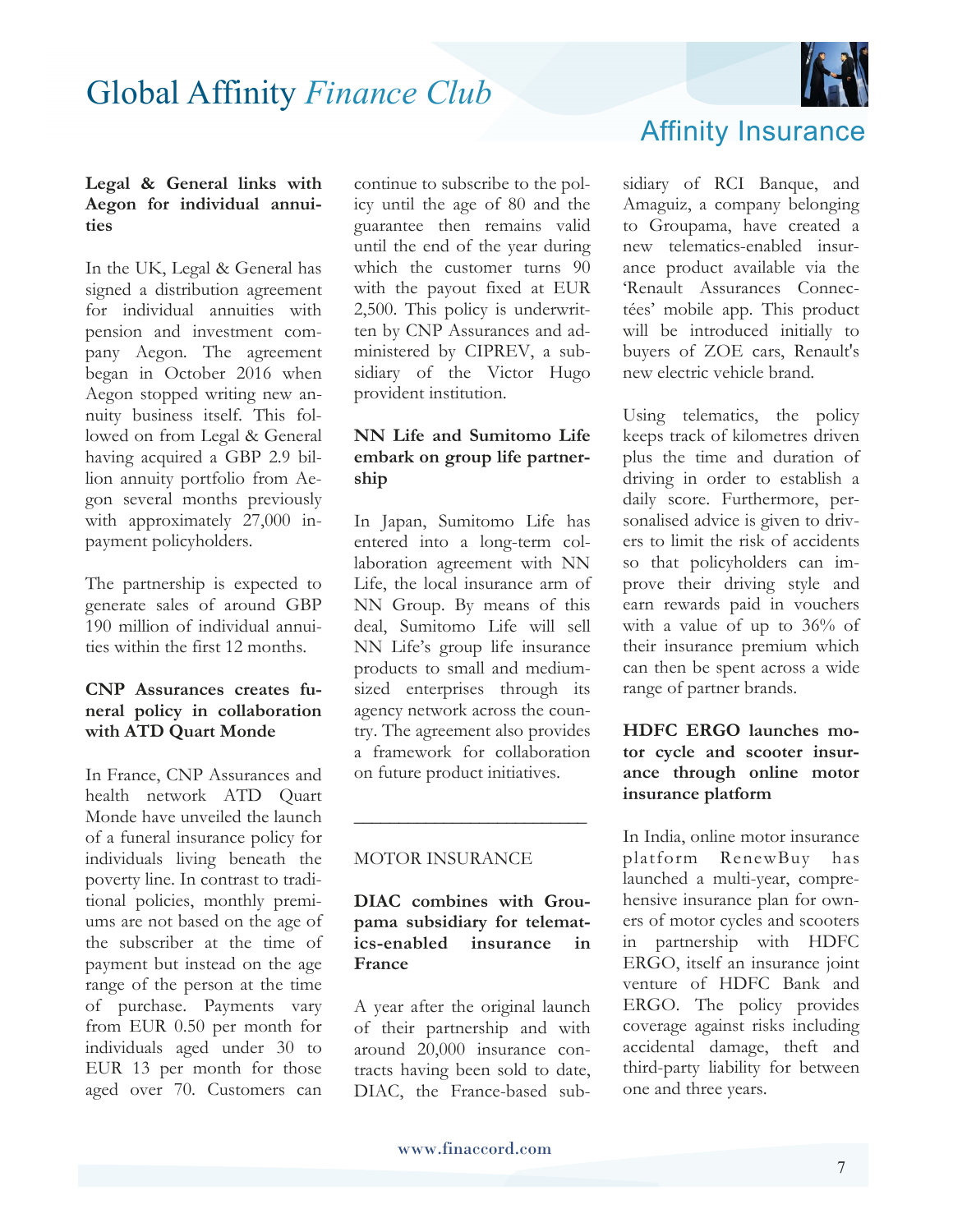

#### NICHE INSURANCE

#### **UK General wins mandates with Motorplus and British Cycling (via Thistle Insurance Services)**

In the UK, niche personal lines insurer UK General has stated that it has been selected by specialist intermediary Motorplus to continue underwriting its five core schemes, namely those for family, key, legal expenses, substitute vehicle and excess protection cover. In addition, it has also started working with Thistle Insurance Services to launch a cycling-based travel insurance product that will be distributed via British Cycling, the UK's largest sports organisation for cyclists.

#### **Groupama Assicurazioni promotes dog insurance through social network for canine enthusiasts**

Dogalize (a social network for canine enthusiasts in Italy) has introduced a liability insurance policy for dog owners underwritten by Groupama Assicurazioni. For every policy taken out, a free meal will be donated to a dog staying in any of the kennels that Dogalize has partnered with.

**Generali Global Assistance links with third-party benefits administrator for identity protection concept** 

In the US, Generali Global Assistance has announced a partnership with National Benefit Services, a third-party benefits administrator which manages retirement and flexible benefit programs for more than 20,000 US employers. Through this link, National Benefits Services will offer to its end customers the newly-conceived 'NBS Identity Protection' product which makes use of the proprietary 'Iris OnWatch' identity protection system developed by Generali Global Assistance. This will provide protection against the risks associated with identity theft.

#### PRODUCT WARRANTIES / INSURANCE

**\_\_\_\_\_\_\_\_\_\_\_\_\_\_\_\_\_\_\_\_\_\_\_\_\_\_**

#### **Asurion secures mobile device insurance partnership with KPN in the Netherlands…**

Mobile device protection and support specialist Asurion has announced a new partnership with KPN, the Netherlandsbased telecoms company. Asurion has customers across 19 countries in total, including France, Spain and the UK within Europe. The agreement

### Affinity Insurance

sees the development of two mobile device protection plans for Dutch customers, namely the 'Totaal' protection plan which covers loss, theft, damage and out-of-warranty malfunction, and the 'Schade' plan which is limited to cover for accidental damage only. Both plans provide customers with 24-hour delivery of a replacement device and come with Asurion's premium support service which includes app-based access to live, personalised technical assistance.

#### **… and appliance protection program with US department store chain**

In addition, Asurion has linked up with the US department store chain JC Penney to develop an appliance protection program for customers who purchase major kitchen and laundry appliances sold at the latter's stores. The move coincides with JCPenney unveiling dedicated appliance showrooms across 500 stores in the US. Specifically, the program protects appliances from mechanical and electrical failures including those caused by normal wear and tear, power surges and general product defects.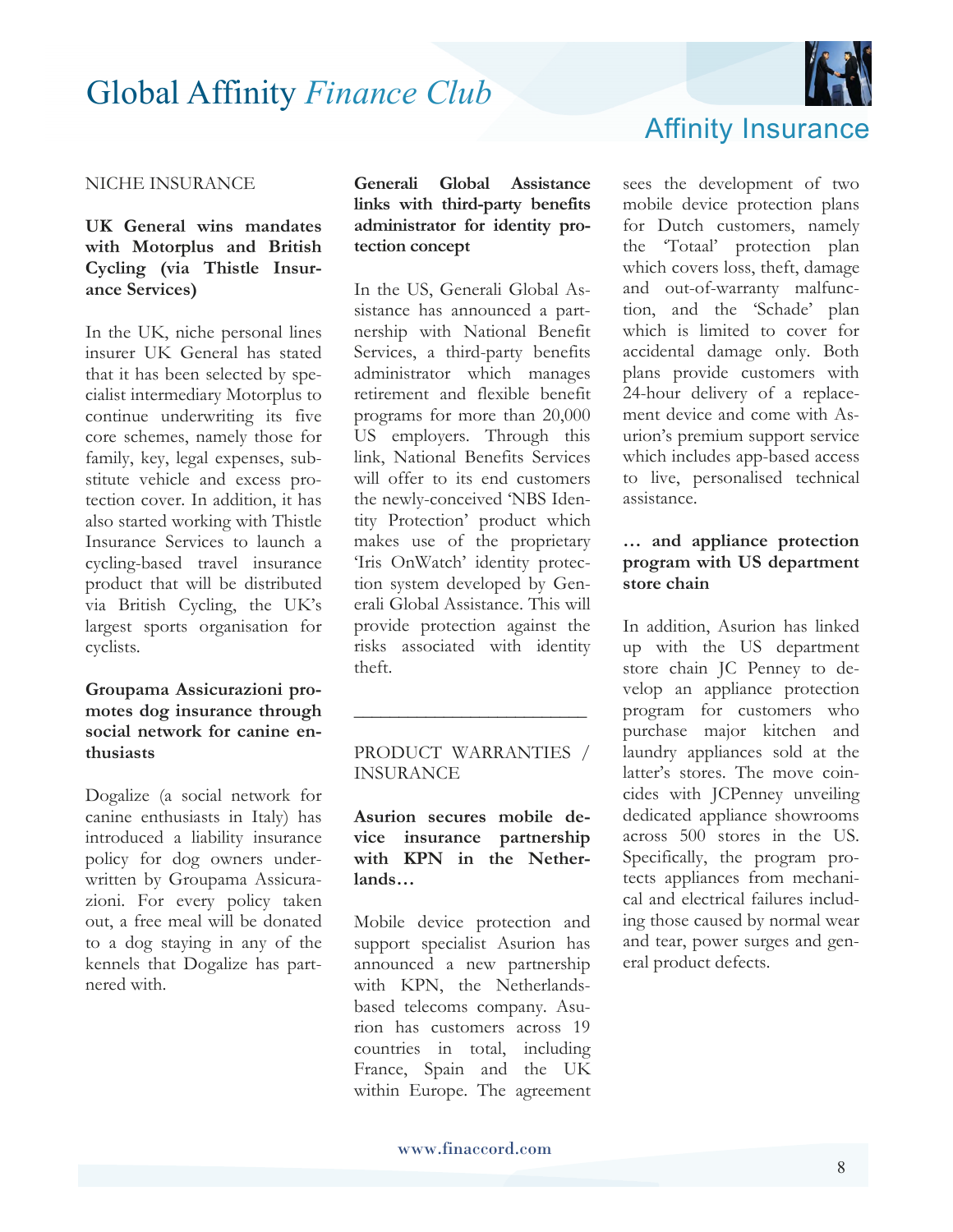

**Assurant teams up with GamaSec for cyber cover for small and medium-sized enterprises** 

Also in the US, Assurant has disclosed that it has been selected by online security company GamaSec to provide support for the latter's warranty product issued to small and medium-sized businesses. The 'GamaCyber' warranty helps businesses to recover from cyber attacks and covers losses of up to USD 50,000 arising from data restoration, customer notification, credit monitoring and public relations.

#### **Opel co-operates with CarGarantie for extended warranties in the Netherlands…**

In the Netherlands, automotive brand Opel and extended warranty specialist CarGarantie have created a series of new products for Opel's customers. The policy for new cars has two variants, depending on distance driven by customers. On the other hand, the policy for nearly new cars can be selected with a duration of 12, 24 or 36 months, even while the car is under the original two-year factory warranty. Meanwhile, a third policy covers used cars at the point of sale, with a choice of cover lasting 12 or 24 months for cars aged up to seven or eight years.

#### **… and BNP Paribas Cardif with Santander Consumer Bank for the same product in Germany**

In Germany, Santander Consumer Bank has begun offering its 'Santander AutoCare' extended warranty to customers as a stand-alone product in addition to as an option to be incorporated into automotive finance contracts. Underwritten and administered by BNP Paribas Cardif, vehicle owners can protect themselves from unexpected repair costs arising from malfunctions of vehicle engines, gearboxes and electrics for up to 24, 36, 48 or 60 months. The bank believes that the product is also beneficial for the automotive trade as it potentially provides an on-going stream of work for repair shops.

#### **VW group works with Europ Assistance for approved used car extended warranties in Portugal**

In Portugal, Europ Assistance has disclosed that it is working with VW group for extended warranties for approved used Audi, Seat, Skoda and Volkswagen vehicles sold through VW's 'Das WeltAuto' and 'Audi Approved Plus' programs. Specifically, the 'Das WeltAuto' warranty proposition, which also incorporates road assistance, includes the provision of regular cover of up to five years



or the equivalent of 100,000 kilometres driven and cover for major components up to eight years or 150,000 kilometres. Moreover, cars up to three years old that are sold through the 'Audi Approval Plus' program will benefit from a warranty for up to four years or 150,000 kilometres.

#### TRAVEL INSURANCE

#### **ERV commences multicountry travel insurance partnership with TravelBird…**

As part of a deal covering Austria, Denmark, France, Germany, the Netherlands and Switzerland, specialist travel insurer ERV (a subsidiary of ERGO so owned ultimately by Munich Re) has announced a partnership with online travel specialist TravelBird. This entails an offer for trip cancellation insurance plus other options as part of the booking process.

#### **…and unveils card-linked travel insurance deals in Sweden and Ukraine**

ERV has also announced two new agreements to provide travel cover packaged with banking products. In Sweden, it will provide travel insurance bundled with MedMera Bank's debit and credit cards. Meanwhile, in the Ukraine, it will provide annual family travel insur-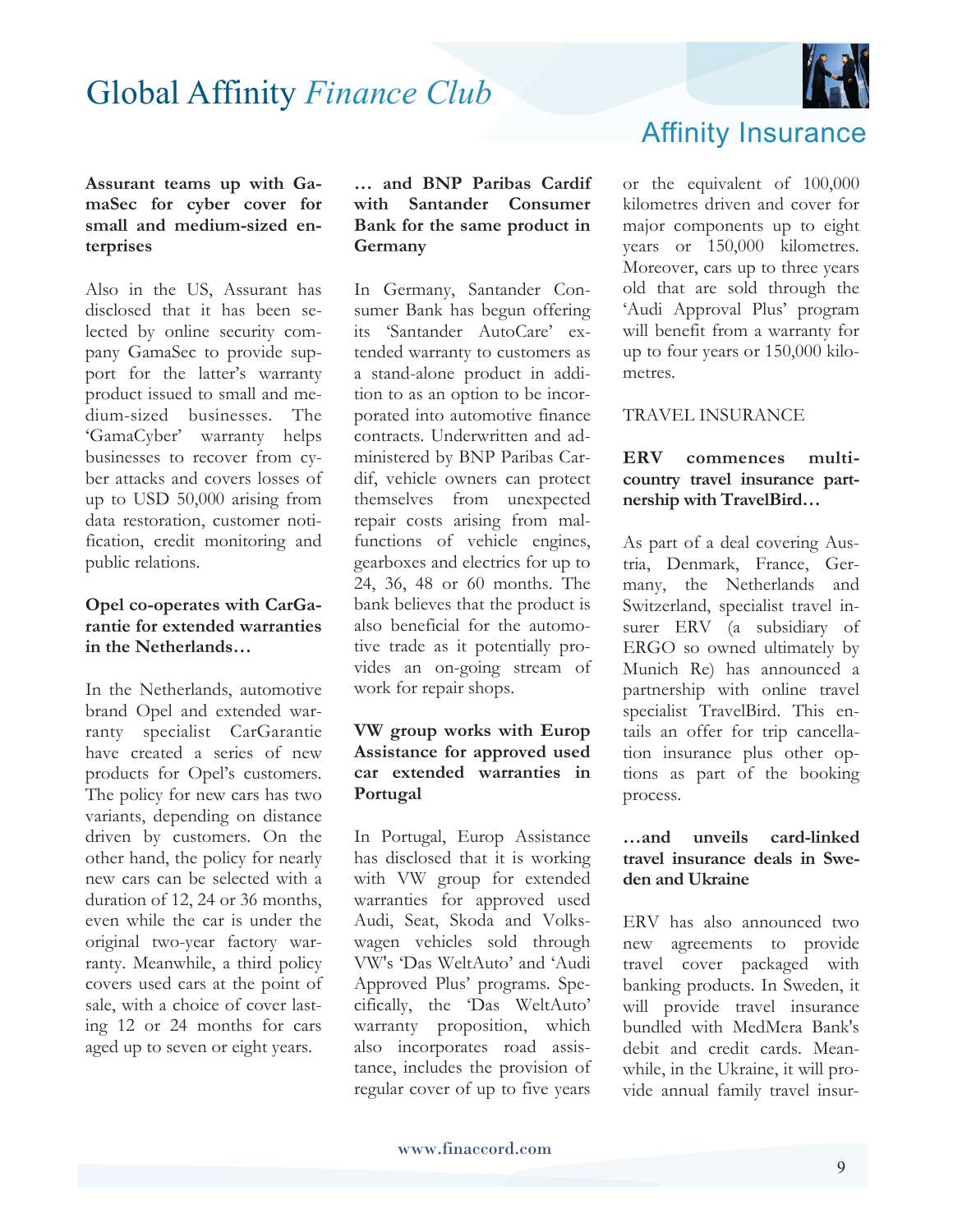

ance for customers with Privatbank payment cards with cover at ten different levels ranging from basic cover for specific visa requirements to more comprehensive policies.

#### **Allianz earns ticket cancellation insurance partnership with DeNA Travel in Japan**

In Japan, the local subsidiary of Allianz Worldwide Partners has signed an agreement with DeNA Travel for optional ticket cancellation insurance for both domestic and international flights, as well as for holiday bookings.

#### **Europ Assistance renews insurance relationship with Emma Villas**

In Italy, Europ Assistance has renewed its partnership with inbound tour operator Emma Villas for the provision of travel insurance for customers booking holiday villas. This agreement, which has been extended for a further year, includes automatic cancellation insurance as well as optional cover for medical costs and assistance.

#### **GENERAL**

#### **AXA seals marketing deal with Spanish football club**

**\_\_\_\_\_\_\_\_\_\_\_\_\_\_\_\_\_\_\_\_\_\_\_\_\_\_**

Owing to a new agreement be-

tween AXA Exclusiv, the advisory arm of AXA in Spain, and the Reus Deportiu football club, people connected to the club (whether as supporters, directors, officials or players) can now enjoy access to the full range of AXA's products on preferential terms. This includes personal and family protection, savings, wealth management and pension products plus free financial advice. In addition, the club's professional players gain access to AXA's specialist life insurance for professional sportspeople.

#### **iA Financial Group broadens automotive dealer distribution network with acquisition of Groupe PPP**

In Canada, iA Financial Group (formerly Industrial Alliance) has signed an agreement to acquire Groupe PPP, a company that was originally founded in 1980 and that specialises in the provision of insurance and warranty products to the automotive trade including creditor insurance, replacement (GAP) insurance and extended warranties. Already a significant competitor in this arena, iA will benefit from Groupe PPP's own extensive distribution network which is focused on the province of Quebec albeit it is intended that Groupe PPP's activities will be integrated with the those of iA's dealer services division.

### **Bancassurance**

**\_\_\_\_\_\_\_\_\_\_\_\_\_\_\_\_\_\_\_\_\_\_\_\_\_\_**

#### **Bancassurance**

#### HOUSEHOLD INSURANCE

#### **ING rolls out home insurance for Australian mortgage borrowers with Auto & General**

In Australia, ING Direct has launched online home and contents insurance in partnership with Auto & General, a subsidiary of Budget Insurance Group. The cover is being made available initially to mortgage customers acquired through the bank's broker network (which account for around 90% of total home loan customers) and a variety of options are available including cover specifically for landlords, floods, accidental damage and personal valuables. Over time, this digital insurance proposition will also be made available to borrowers acquired directly with insurance price estimates automatically generated and emailed upon formal approval of home loan applications.

#### LIFE INSURANCE AND RE-TIREMENT SAVINGS

**\_\_\_\_\_\_\_\_\_\_\_\_\_\_\_\_\_\_\_\_\_\_\_\_\_\_**

**Manulife establishes 15-year distribution partnership with Standard Chartered in Hong Kong**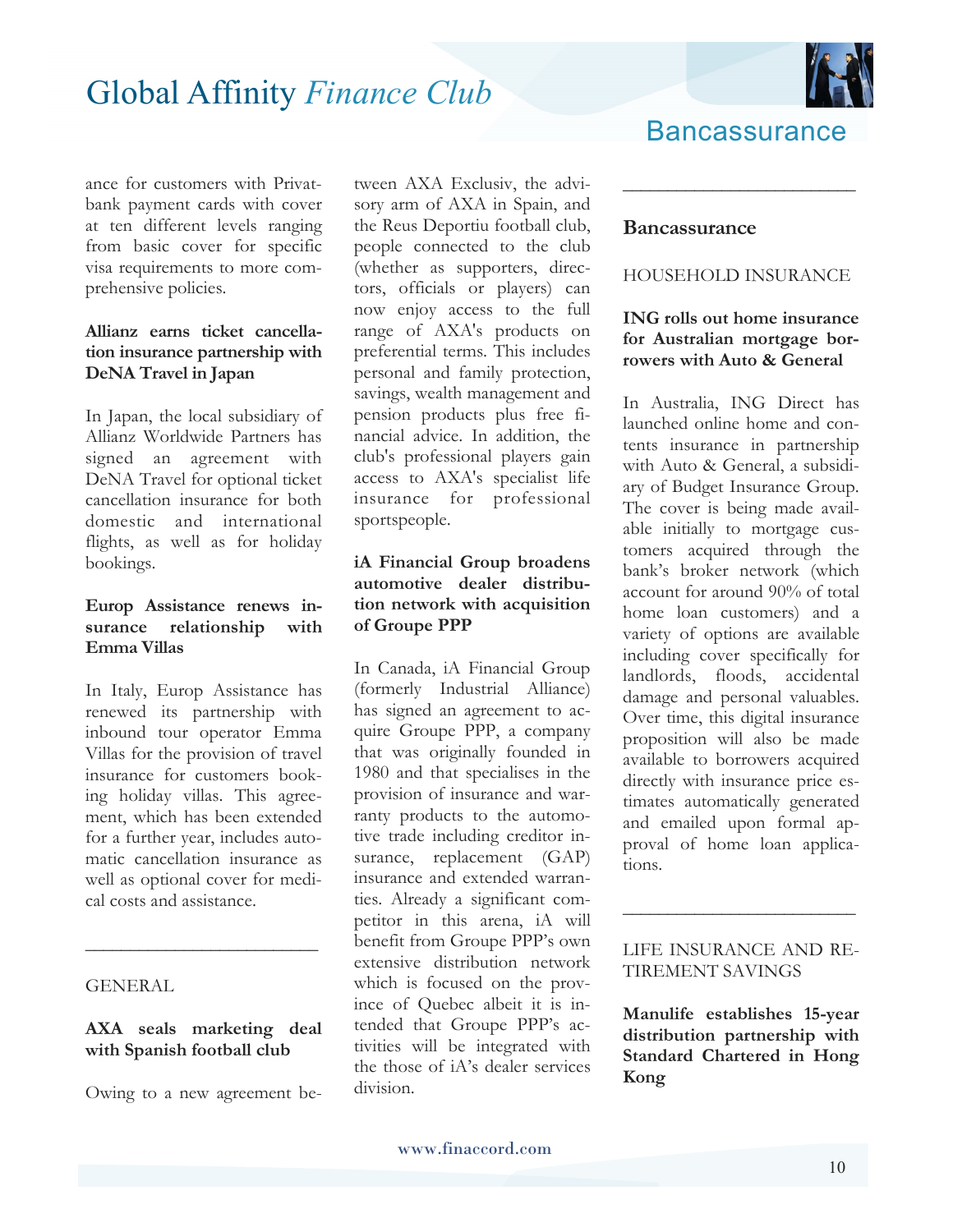

In Hong Kong, Manulife and Standard Chartered have announced that they have entered into a 15-year distribution partnership which gives Manulife the exclusive right to offer its MPF (Mandatory Provident Fund) product, a compulsory retirement savings scheme, to the bank's customers in Hong Kong.

As part of the arrangement, Manulife acquired Standard Chartered's existing provident fund and retirement scheme businesses plus its related investment management entity. The two firms believe that the partnership paves the way for a long-term alliance that aims to offer retirement solutions managed by Manulife to customers of Standard Chartered through the latter's extensive distribution network.

#### **Barclays completes sale of risk life insurance book in Spain to VidaCaixa**

In Spain, Barclays has completed the sale and transfer of its Spanish risk life insurance book to VidaCaixa, a subsidiary of banking group La Caixa. Specifically, around 105,000 insurance policies have been transferred to the purchaser. In fact, Barclays had previously completed the sale of its Spanish retail bank to CaixaBank in January 2015 thus this divestment represents the end of its presence in the coun-

try's retail financial services market.

#### **GENERAL**

#### **Allianz displaces ERGO as HypoVereinsbank's bancassurance partner**

In Germany, and in the wake of a long-standing relationship, ERGO will be replaced by Allianz as the strategic insurance partner of HypoVereinsbank, which belongs to the UniCredit Group, from the beginning of 2018. The move means that both retail and corporate customers of the bank will gain access to insurance products and services from Allianz which encompass a wide range of life, health and non-life policies provided via both face-to-face and digital distribution channels.

#### **BNP Paribas and Matmut combine for non-life insurance joint venture in France**

In France, BNP Paribas and Matmut, a major mutual insurer, have signed a memorandum of understanding for the creation of a joint venture insurance company to be launched in 2018. This company,  $66\%$  of whose share capital will be owned by BNP Paribas and 34% by Matmut, will specialise in non-life insurance with an initial focus on motor, household, legal protection and accident insurance, plus assistance



services, to be offered to the bank's individual, professional, small business and not-forprofit clients. To begin with, these services will be sold via the main retail bank but they will then extend to BNP Paribas Personal Finance and eventually to third parties as part of a multi-channel distribution strategy.

#### **Danske Bank rolls out new insurance products with Moderna Försäkringar**

In Sweden, and in the wake of a partnership first established in 2014, Danske Bank has announced that it has launched pregnancy and pet insurance products in association with Moderna Försäkringar. The pregnancy insurance policy offers basic protection for expectant mothers, their partners and their children for the duration of pregnancy, and also provides cover in the event of pregnancyrelated medical costs or death plus emergency assistance.

#### **The Co-operators secures insurance partnership with First Credit Union**

In Canada, insurance group The Co-operators and First Credit Union have announced that they will create a partnership to develop insurance products and services to be marketed to customers living in British Columbia and on Vancouver Island.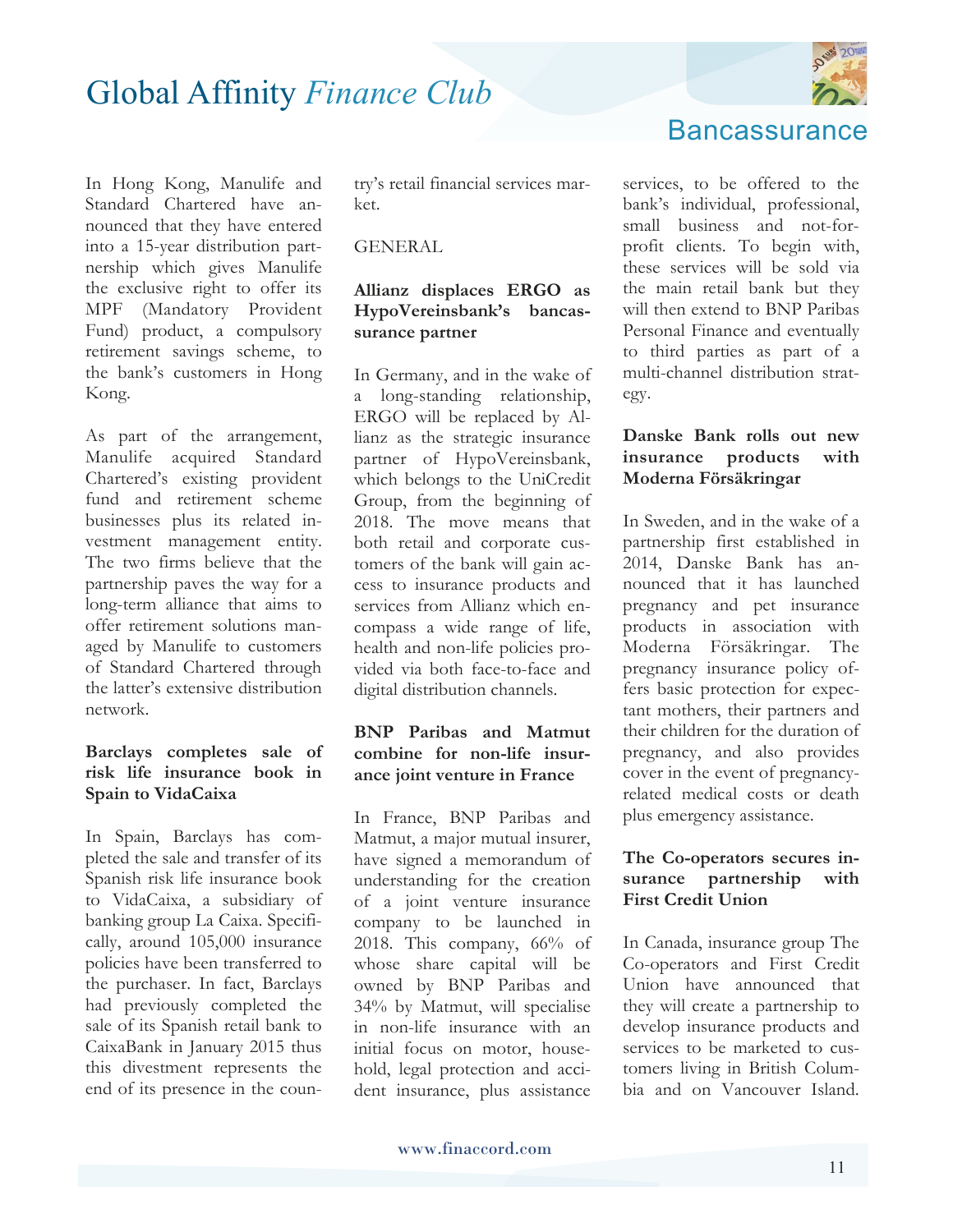Specifically, the Co-operators will be the exclusive provider of both personal and commercial policies offered through First Credit Union's insurance subsidiaries, First Insurance and Westview Agencies.

**\_\_\_\_\_\_\_\_\_\_\_\_\_\_\_\_\_\_\_\_\_\_\_\_\_\_**

#### **Affinity Banking**

#### AFFINITY LOANS

#### **Westpac allies with microfinance specialist to help refugees start new business activities**

As a result of a new partnership involving Australian banking group Westpac and not-forprofit, micro-finance specialist Thrive, refugees settling in Australia are now being given banking support to set up their own business. In particular, Westpac has been named as a principal banking partner to Thrive and will provide AUD 2 million in funding towards micro-finance loans and support for refugees who want to start their own business. Eligible applicants will be identified with the assistance of existing refugee settlement service providers, AMES and Settlement Services International. Thrive will then provide loans to refugees through a business start-up package, as well as assist with further education programs, qualifications and apprenticeships, and business mentoring.

#### AUTOMOTIVE FINANCE

**\_\_\_\_\_\_\_\_\_\_\_\_\_\_\_\_\_\_\_\_\_\_\_\_\_\_**

#### **Toyota Financial Services establishes partnership with Getaround in the US…**

In the US, Toyota has revealed that it will offer new Lexus vehicles via Getaround, a peer-topeer car sharing provider based in San Francisco. In addition, and in a related move, Toyota Financial Services is also allowing customers who buy a vehicle to finance it through a direct link to the monthly income that they earn by renting it out to peers through Getaround.

#### **… and trials scheme with Uber in India**

Moreover, in India, Toyota had experimented with a short-term partnership up to the end of 2016 with international minicab app Uber that was focused on end-to-end vehicle buying solutions. Under the scheme, Toyota Financial Services India (TFSIN) had been providing finance for up to 90% of the value of its Etios and Liva models acquired by new Uber drivers. Moreover, the scheme included insurance and service elements as well as finance and was available from Toyota's dealerships across the entire country.



### Affinity Banking

#### **Suzuki links with HDFC Bank and Paytm for innovative 'two-wheeler' finance scheme**

Also in India, Suzuki has announced an innovative finance scheme for customers buying motor cycles and scooters in partnership with Paytm, a payments company based in New Delhi, and HDFC Bank. With old INR 500 and INR 1,000 bank notes having been phased out, the new scheme means that customers can acquire Suzuki motor cycles and scooters by paying INR 20,000 through Paytm and financing the remaining amount, hence eliminating the need for any cash transaction. Customers also benefit from cashback from Paytm worth INR 3,000 following delivery of the product acquired.

#### **FCA Bank acquires majority stake in Ferrari's financial services arm**

In Italy, FCA Bank (a joint venture co-owned by Fiat Chrysler and Crédit Agricole Consumer Finance) has acquired a majority stake in Ferrari Financial Services (an indirect subsidiary of Ferrari) for a total purchase price of EUR 18.6 million. As a result of the transaction, Ferrari Financial Services and FCA Bank will continue the operations of Ferrari Financial Services as fellow shareholders, supporting the sales of Ferrari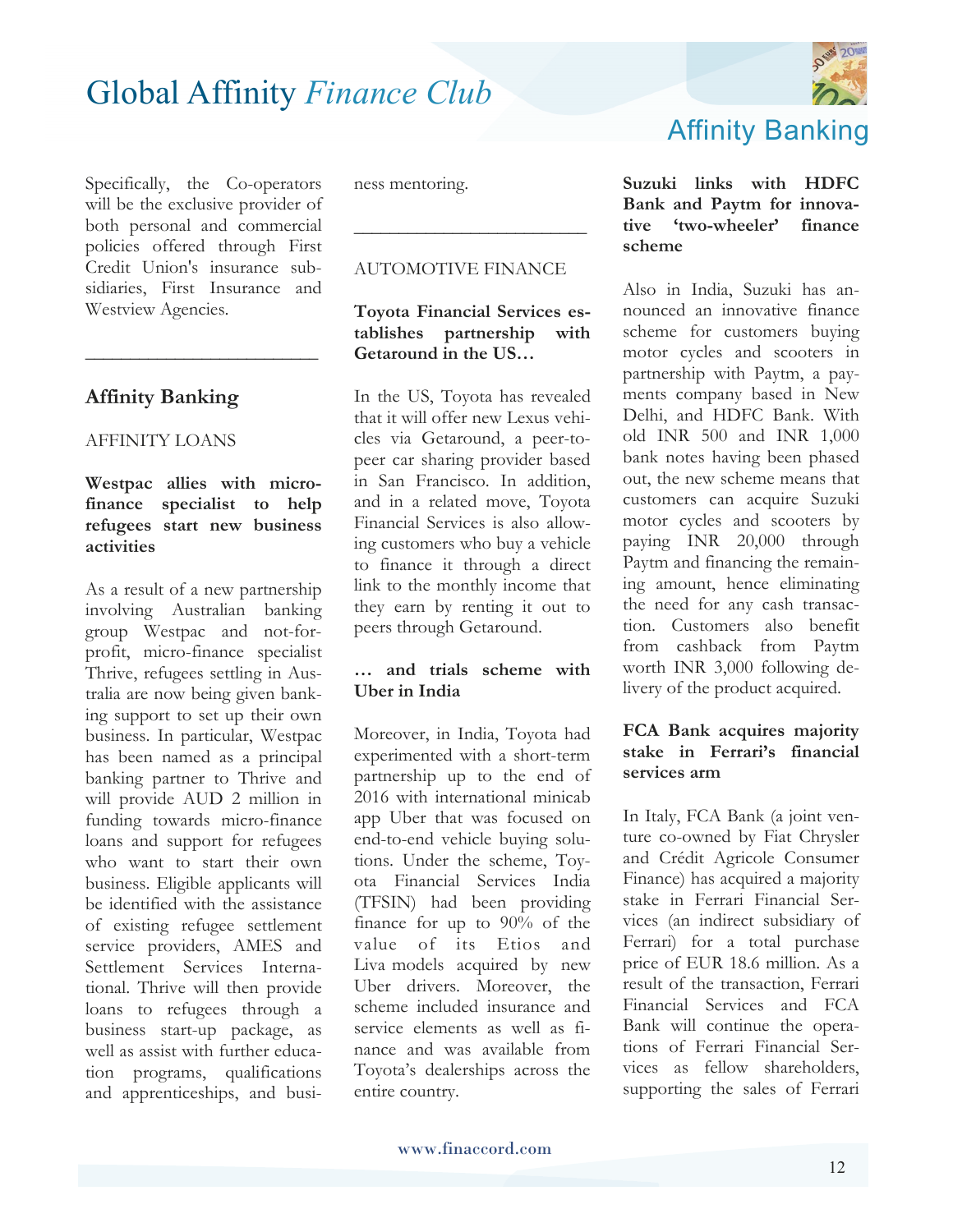

cars in Germany, Switzerland and the UK through vehicle financing solutions.

#### **Mercedes-Benz Financial Services makes vehicle finance available via AutoGravity**

In the US, Mercedes-Benz Financial Services, has announced that it has begun working with online vehicle finance firm AutoGravity to introduce financing options through its partner's digital platform. Customers using AutoGravity to acquire vehicles will be able to choose from a selection of loan and lease options backed by Mercedes-Benz Financial Services by using AutoGravity's dedicated app.

#### **Synchrony Financial sets up two finance schemes for power sports products**

Also in the US, Synchrony Financial has announced a multiyear renewal of its program to provide consumer finance for power sports products manufactured by Kawasaki Motors. The agreement extends an existing relationship between the two firms that began in 2010 and qualifying buyers will continue to enjoy access to special financing options and exclusive offers for Kawasaki products through the latter's dealer network across the country.

In addition, and by means of a similar multi-year agreement in the US, Synchrony Financial has been appointed as the exclusive provider of consumer finance for all new and used power sports products sold by CFMOTO, a China-based manufacturer. The deal enables qualifying buyers to access promotional instalment financing offers through CFMOTO's network of dealers.

#### **Targobank co-operates for online finance with distributor of vehicle accessories**

In Germany, Targobank has signed a co-operation agreement to provide sales finance via ATU Auto-Teile-Unger Handels (ATU), a distributor of vehicle accessories. The four-year contract commenced in October 2016 and made Targobank the exclusive financing partner via ATU's online shop. ATU operates more than 600 branches in Austria, Germany and Switzerland and generates annual sales worth more than EUR 1 billion.

#### CO-BRANDED CARDS

**Lloyds Banking Group acquires MBNA UK credit card portfolio from Bank of America** 

**\_\_\_\_\_\_\_\_\_\_\_\_\_\_\_\_\_\_\_\_\_\_\_\_\_\_**

In the UK, Lloyds Banking Group has acquired Bank of America's MBNA credit card business, thereby inheriting a very large portfolio of affinity and co-branded products including those with football clubs such as Arsenal, Chelsea, Liverpool, Rangers, Tottenham Hotspur and West Ham, and airlines such as American Airlines, Emirates, Etihad and Virgin Atlantic. The transaction is expected to close by the middle of 2017, subject to regulatory approval.

#### **Visa unveils multi-year partnership for airline co-branded cards**

Visa has announced a multi-year partnership for co-branded cards with Global Loyalty Company, the firm which manages the Etihad Guest, JetPrivilege, MilleMiglia and topbonus frequent flyer programs which together are used by eight airline brands, namely Air Serbia, Air Seychelles, airberlin, Alitalia, Etihad, Regional, Jet Airways and NIKI. The deal paves the way for the issuance of relevant co-branded cards in each of Germany, India, Italy, Saudi Arabia, Serbia and the UAE.

#### Air Europa chooses **Bankinter Consumer Finance for new co-branded card launch**

In Spain, Air Europa has selected Bankinter Consumer Finance for the development of a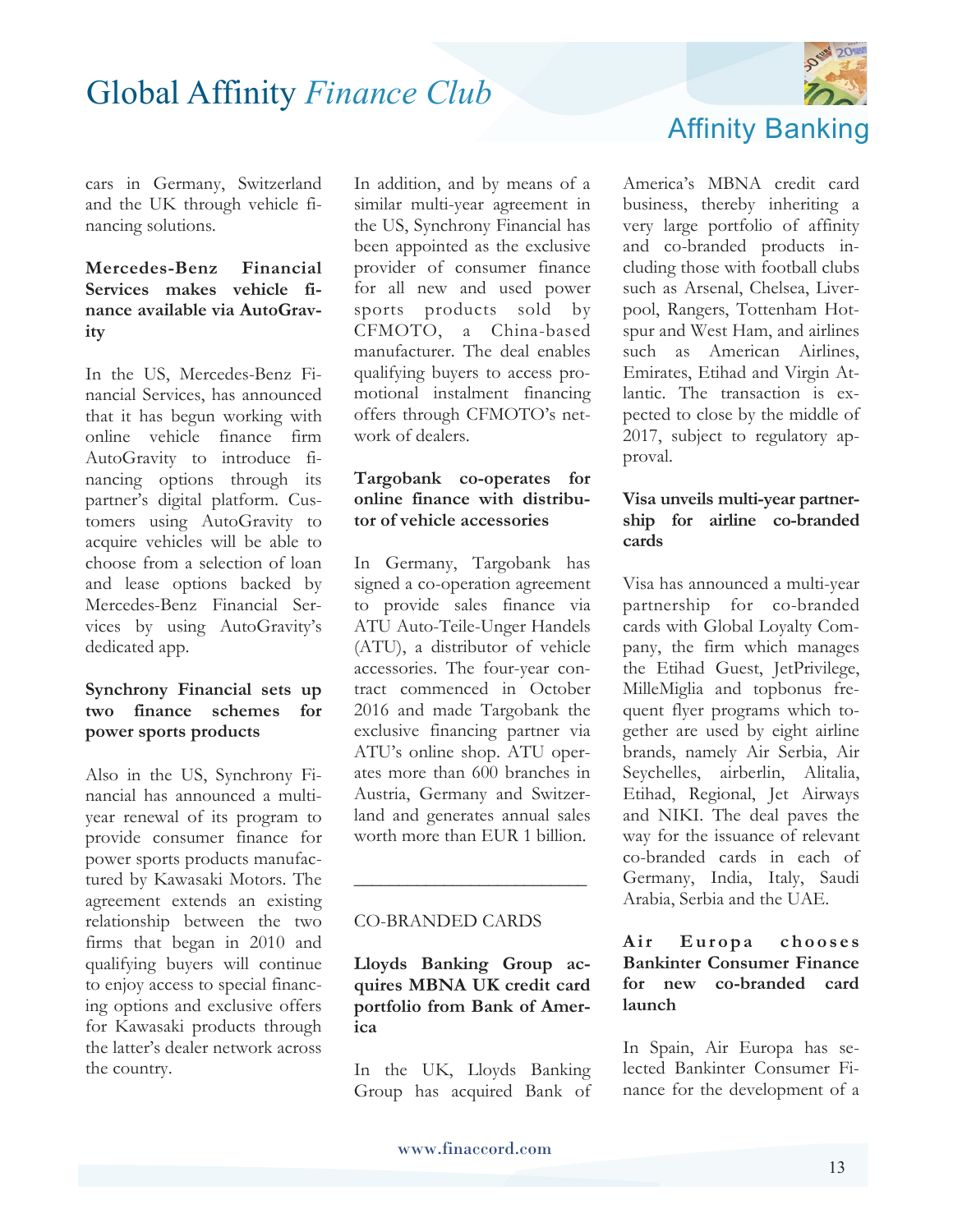

new co-branded Visa card ('Europa SUMA'). The card allows customers to earn miles through both everyday and large purchases. Moreover, other advantages include priority status on Air Europa waiting lists and baggage claim, check-in at business class counters, and one extra piece of checked luggage. First-time customers automatically earn 50,000 free miles which amount to the equivalent of a flight to the Balearic Islands. The card can be acquired via the websites of either Air Europa or Bankinter and are available to both existing customers of Bankinter and individuals who are not existing customers.

#### **Air Canada and CIBC link for launch of prepaid multicurrency card**

In Canada, Air Canada and CIBC have unveiled the introduction of a prepaid multicurrency Visa card that allows customers to purchase and store up to ten currencies that can be used internationally wherever Visa is accepted and that is managed via a mobile app.

#### **Synchrony Financial works with online travel brands for co-branded card programs**

In the US, CheapOair, an online flight booking service, and OneTravel, an online travel site, have linked up with Synchrony Financial to launch a cobranded credit card program. According to the partners, this is the first credit card program originating from the online travel sector that includes a finance option dedicated to managing travel costs. Qualifying cardholders will receive introductory benefits including a special six-month financing option for purchases of USD 399 or more made via CheapOair or OneTravel, a USD 50 statement credit after making purchases worth USD 500 or more, and accelerated earning of CheapOair and OneTravel loyalty program points.

#### **Wirecard launches prepaid card for fleets with ADAC subsidiary**

In Germany, and ahead of a planned introduction elsewhere in Europe, Wirecard has launched a new prepaid card in partnership with Europe Net, a subsidiary of ADAC, the country's largest automotive club. The card can be used for breakdown and workshop services as well as at domestic and international petrol stations. Moreover, fleet managers can top up balances in real time allowing drivers to make onsite payments in emergencies. Together with Europe Net, which offers a 24 hour breakdown hotline for truck drivers, assistance can now be arranged in the event of breakdown while at the same

### Affinity Banking

time guaranteeing payment. A pre-defined balance can be made available to the driver promptly via the prepaid card. In addition, the specification of chosen merchants ensures that payments can only be made for the intended purpose.

#### CONSUMER FINANCE

#### **Synchrony Financial's healthcare finance arm earns sevenyear relationship with ADA**

**\_\_\_\_\_\_\_\_\_\_\_\_\_\_\_\_\_\_\_\_\_\_\_\_\_\_**

In the US, Synchrony Financial, via its CareCredit healthcare finance arm, has announced a seven-year agreement with ADA Business Enterprises, the forprofit subsidiary of the ADA (American Dental Association). This agreement, which helps families manage out-of-pocket dental expenses by providing flexible financing options that may not be covered by insurance, means that the ADA will continue recommending CareCredit to its member dentists.

Over and above this specific deal, CareCredit also reports having expanded its acceptance network to hit its goal of more than 200,000 healthcare providers and health-focused retailers, including the pharmacy chain Rite Aid, which has approximately 4,600 stores across 31 states.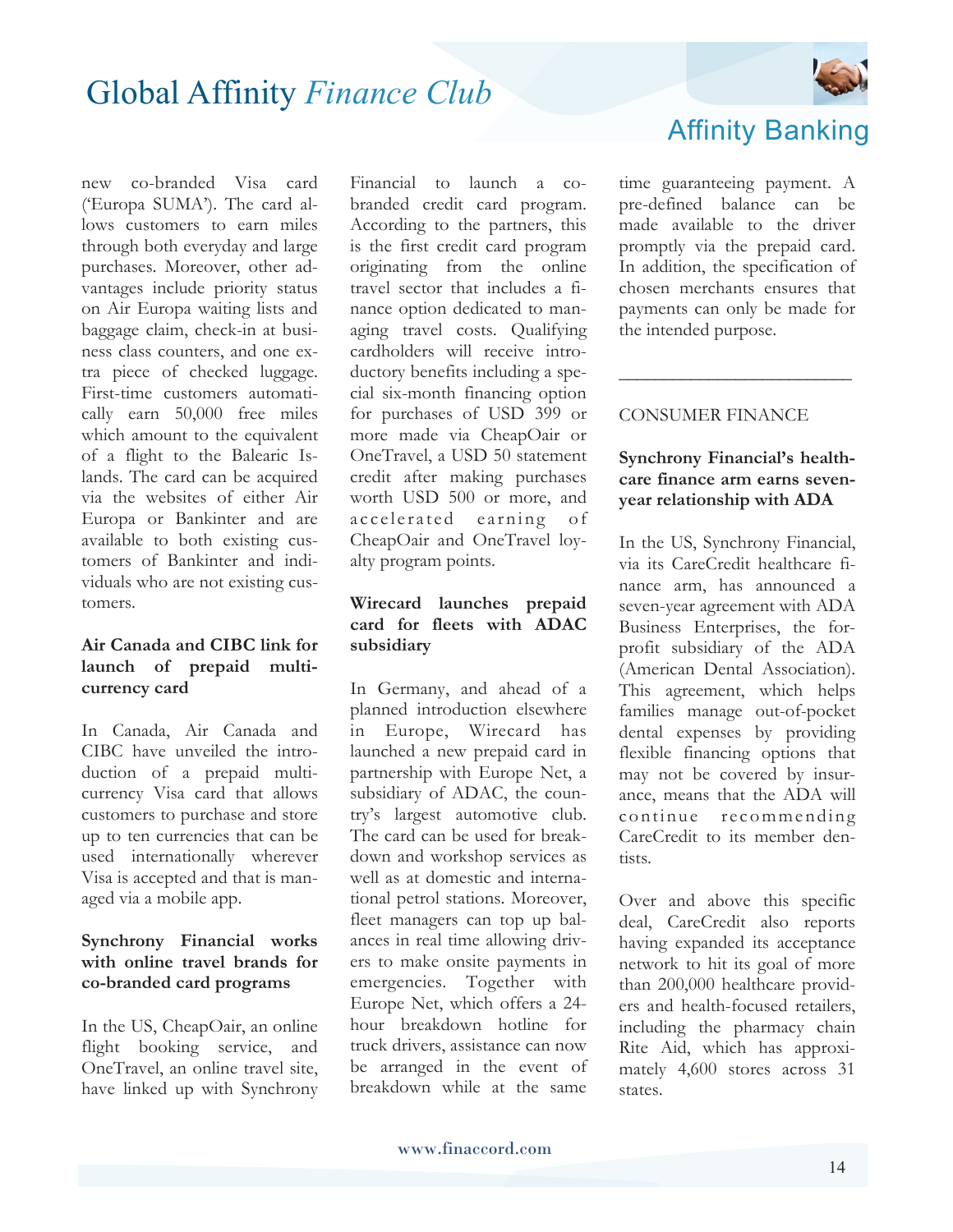

#### **Crédit Agricole Consumer Finance designs personal loans backed by employee savings plans**

Amundi, an asset manager jointly owned by Crédit Agricole and Société Générale, and Crédit Agricole Consumer Finance have combined forces to offer customers personal loans backed by their employee savings plans. Indeed, since the beginning of October 2016, employees of Amundi's corporate clients have had access to the loan on favourable terms which allows them to borrow up to 90% of the value of their eligible employee savings.

#### COMMERCIAL BANKING

**\_\_\_\_\_\_\_\_\_\_\_\_\_\_\_\_\_\_\_\_\_\_\_\_\_\_**

#### **American Express consolidates partnership with owner of QuickBooks accounting software**

In the UK, American Express has linked with Intuit to allow small business customers using the QuickBooks accounting software of its partner to access finance via its 'OPEN Business' payment card. This initiative follows on from a previous one in 2015 which saw the launch of the 'Connect to Quickbooks' app for customers with 'OPEN Business' cards. In addition, the new initiative includes an expense management facility whereby cardholders can add receipts, tags and notes to transactions logged in QuickBooks.

#### **Bankinter and Avalmadrid combine to increase funding to Madrid-based SMEs**

In Spain, Avalmadrid, a financial institution supervised by the Bank of Spain, and Bankinter have renewed a partnership agreement that makes up to EUR 25 million of funding available to small and mediumsized enterprises based in Madrid under preferential conditions. This aims to strengthen the business community in Madrid and to create new opportunities for them to grow in future. The two partners will share the associated credit risks.

#### INTERNATIONAL PAY-MENTS / REMITTANCES

**\_\_\_\_\_\_\_\_\_\_\_\_\_\_\_\_\_\_\_\_\_\_\_\_\_\_**

#### **Western Union provides mobile money transfer capabilities to UK-based Viber users**

In the UK, Western Union has introduced a money transfer capability embedded in Viber, a mobile messaging app with 754 million unique users worldwide. This agreement enables Viber users in the UK to send individual payments worth up to GBP 400 to recipients both within the UK and internationally to over 200 countries and territories.

### Affinity Banking

The amount can then be retrieved in cash across more than 500,000 Western Union agent locations.

#### **HomeSend discloses ties with Ericsson and Sri Lankan bank for mobile remittances**

HomeSend, a joint venture coowned by BICS, eServGlobal and MasterCard, has announced a partnership with Ericsson to facilitate international remittances across over 200 countries. This relationship allows around 50 million users of Ericsson mobile wallets to access HomeSend's international remittance network.

Moreover, in a separate development limited to Sri Lanka, HomeSend has also announced a partnership for international remittances with National Development Bank, whereby the latter's e-remittance service will be connected to HomeSend. HomeSend has reported that this partnership will reach around 3 million Sri Lankans. According to the World Bank, remittances to Sri Lanka in 2015 totalled around USD 7 billion of which more than a half originated from the Middle East region.

**\_\_\_\_\_\_\_\_\_\_\_\_\_\_\_\_\_\_\_\_\_\_\_\_\_\_**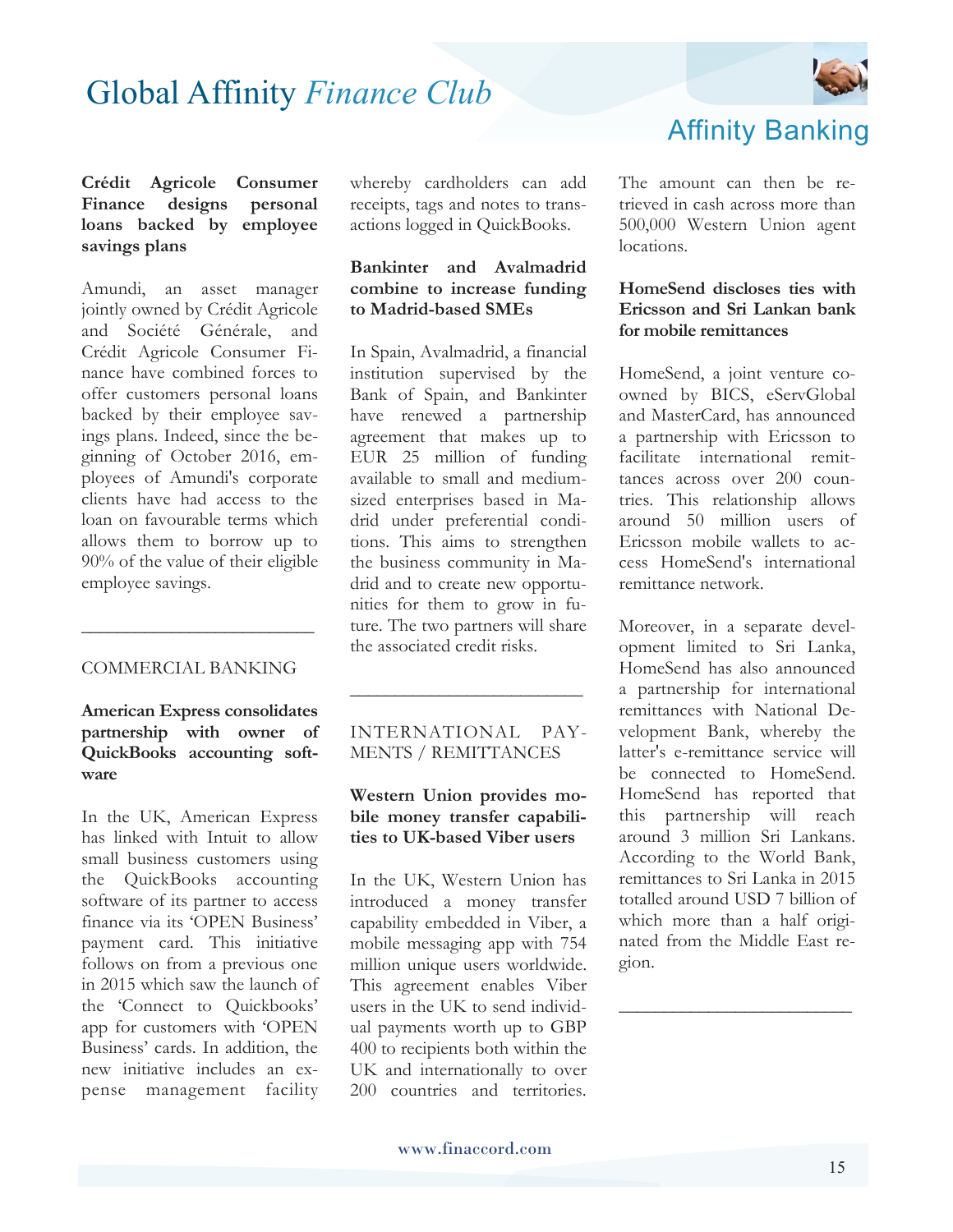

#### MOBILE / ONLINE PAY-**MENTS**

#### **MasterCard works with Google to boost usage of Android Pay and MasterPass…**

At a worldwide level, Master-Card remains very proactive in working with numerous firms to expand its reach in the fastexpanding market for digital payments.

For instance, it has linked up with Google in two fields: firstly, to introduce the Android Pay contactless payments service to Hong Kong, Ireland and Poland; and secondly, to allow users of Google's digital wallets to make online payments through its MasterPass system. With regard to the first initiative, the rollout in Hong Kong is the third in the Asia-Pacific region, following earlier launches in Australia and Singapore, and involves MasterCard cards issued by organisations such as Bank of East Asia, Dah Sing Bank, DBS Bank, Hang Seng Bank, HSBC and Standard Chartered.

Meanwhile, in Poland, the arrangement allows Android mobile phone users to make payments through an app linked to cards issued by Alior Bank, Bank Zachodni WBK and T-Mobile Banking Services. MasterCard reports that Poland has around 425,000 terminals

allowing such payments, and that it is the second country in Europe after the UK to see the rollout of this service. Furthermore, AIB and KBC are the first banks to be involved in the Irish equivalent of this scheme. As for the second initiative, MasterCard reports that Master-Pass is available in 33 markets worldwide, with plans to expand to 35.

#### **… and with multiple other partners to expand MasterPass on a global basis**

In addition, MasterCard has signed a number of agreements to boost usage of MasterPass, independent of the deal with Google. First, it has teamed up with B Infinite, a Malaysian rewards program operated by BLoyalty (itself a subsidiary of Berjaya Corporation). By means of this deal, B Infinite's rewards app will incorporate a payment function using MasterPass, allowing more than 5 million members of the program to make purchases online and to claim associated rewards.

Secondly, it has signed a memorandum of understanding with Ecobank to introduce Master-Pass across 33 countries in Africa. This arrangement expands on the existing use of Master-Pass by Ecobank's customers in Nigeria. Ecobank has stated that it views the arrangement as part of its goal to reach 100 million

### Affinity Banking

customers by 2020. Lastly, MasterPass has also been launched in India, beginning with a partnership with RBL Bank. The system is integrated with RBL Bank's 'OnGo' digital wallet and is aimed at allowing the smallest merchants to receive cashless payments.

#### **MasterCard works with banks in Russia and Spain to extend reach of Apple Pay…**

Furthermore, MasterCard has been working with a variety of partners to make its services available through Apple Pay, the digital wallet program operated by Apple. For example, in Russia, it has established a partnership with Sberbank that allows customers with MasterCard-branded cards issued by the bank to use Apple Pay for contactless and online payments. MasterCard has also introduced Apple Pay in Spain in partnership with a number of entities including Banco Santander (the first bank to enable the service for its cards) plus Carrefour and Ticket Restaurant.

#### **… and for other initiatives with a variety of organisations, including Uber and FitPay**

Outside of these large-scale expansion strategies, MasterCard has also entered into various agreements with other organisations. First, it has partnered with Wells Fargo to make its Master-Card 'Send' payments service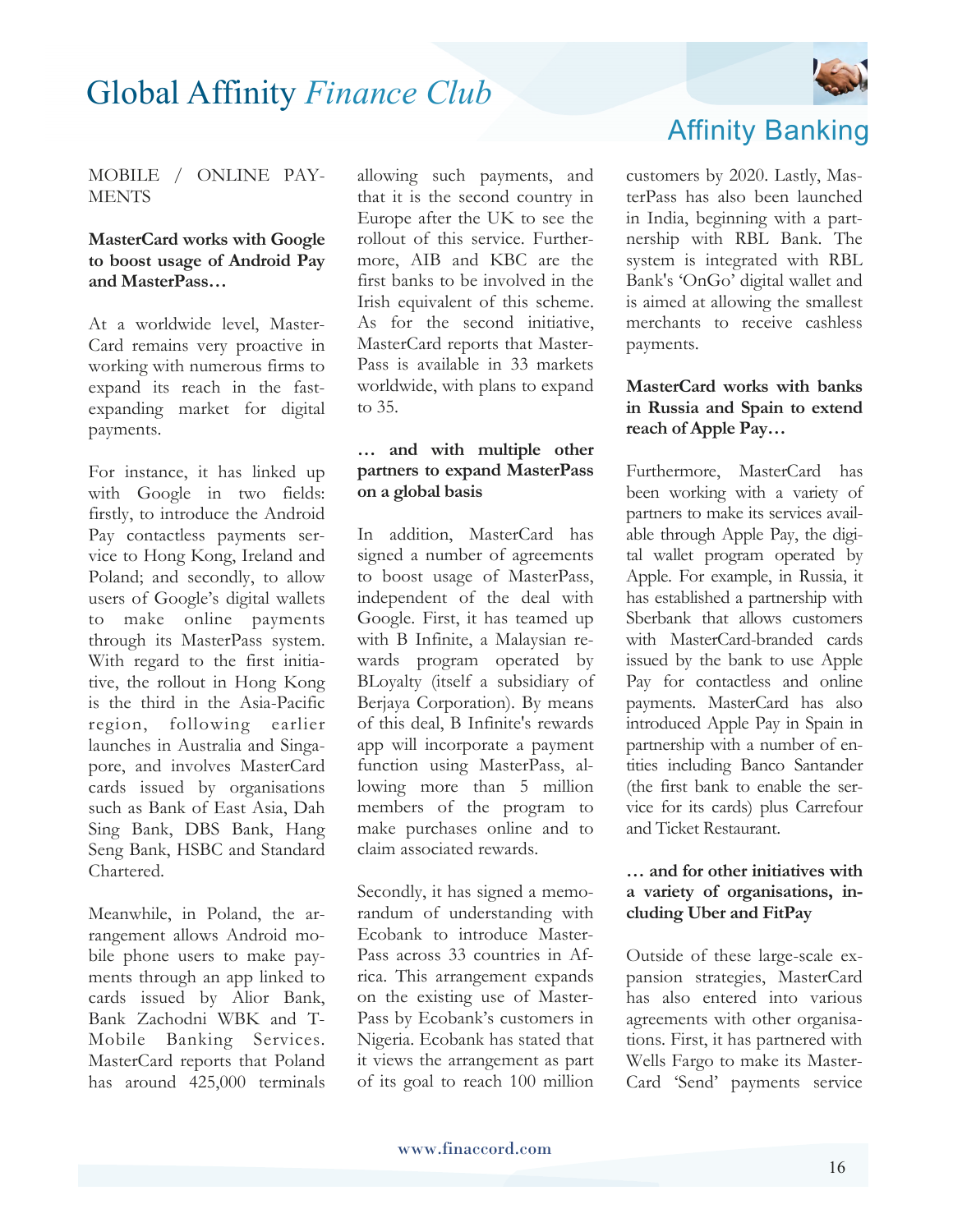available to the bank's customers. This service was created so that businesses, merchants, governments, not-for-profit entities, financial institutions and other enterprises can send money to both consumers and small businesses. Allstate Insurance will be the first to make use of this service via Wells Fargo.

Secondly, Uber users in Sri Lanka will now be able to claim free rides when registering a MasterCard as their preferred payment option and, for a limited time, every fourth ride paid for with a MasterCard-branded card will be free. Last but not least, users of FitPay, a brand of wearable payment devices, can now make contactless payments using MasterCard. FitPay has announced that it expects to enable payments through more than 2.5 million wearable devices in 2017, rising to more than 9 million in 2018.

#### **Visa expands utilisation of online payment service in Brazil…**

Like MasterCard, Visa has also been very active in establishing agreements with a diverse range of organisations. In particular, it has been expanding Visa Checkout, its online payment service, throughout Brazil, and this is being used by merchants such as Easy, eduK, iFood and Ricardo Eletro as well as more than 15,000 small online stores in a

partnership with Cielo, a payments company. In total, 15 partner card issuers work with Visa Checkout in Brazil, namely Agillitas, Banco BRB, Banco do Brasil, Banco do Nordeste, Banco Neon, Bancoob, Banrisul, Bradesco, Brazil Prepaid, BV Financeira, Caixa, Citi, Itaú, Porto Seguro and Santander.

#### **… and promotes Android Pay in Ireland and Poland**

In another move (mirroring that by MasterCard), Visa has been collaborating with Google to enable the use of the Android Pay service in Ireland and Poland. Through an arrangement with AIB, Visa cardholders can access Android Pay in Ireland. Visa believes that more than 80% of consumers in Ireland aged between 18 and 24 already use a mobile device to monitor their money or make payments and predicts that mobile payments could account for 50% of all transactions by 2020. Likewise, in Poland, Visa has linked up with Bank Zachodni WBK to allow the bank's Visa cardholders to use Android Pay.

#### **Visa rolls out mobile payment app with Ecobank in Africa and TABcab taxi service in Mumbai**

Furthermore, Visa has also concluded deals with several other organisations to encourage the use of its services, notably its mVisa mobile payment app. For

example, it has begun working with Ecobank to roll out mVisa across 33 African countries including Ghana, Nigeria, Kenya and Tanzania. This app enables consumers to pay for everyday goods and services by simply scanning a code on their smartphone or entering a merchant identification number. The service has been set up to address the need for a convenient, lowcost service for everyday payments across Africa. mVisa is also being introduced to Indian consumers via the TABcab taxi service in Mumbai and, in addition, is being made available through a range of apps including those of Axis Bank, Bank of Baroda, Bank of India, HDFC Bank, ICICI Bank, State Bank and Udio Payments.

#### **BNP Paribas links with Alipay to facilitate use of mobile payment app at partner stores in France…**

BNP Paribas has announced that it has started working with Alipay, a payments company owned by Alibaba, to enable the 16 million Chinese tourists who travel outside Asia each year to pay for their purchases with an Alipay mobile app at partner stores. Initially available in France only, it is intended that this service will extend over time elsewhere in Europe.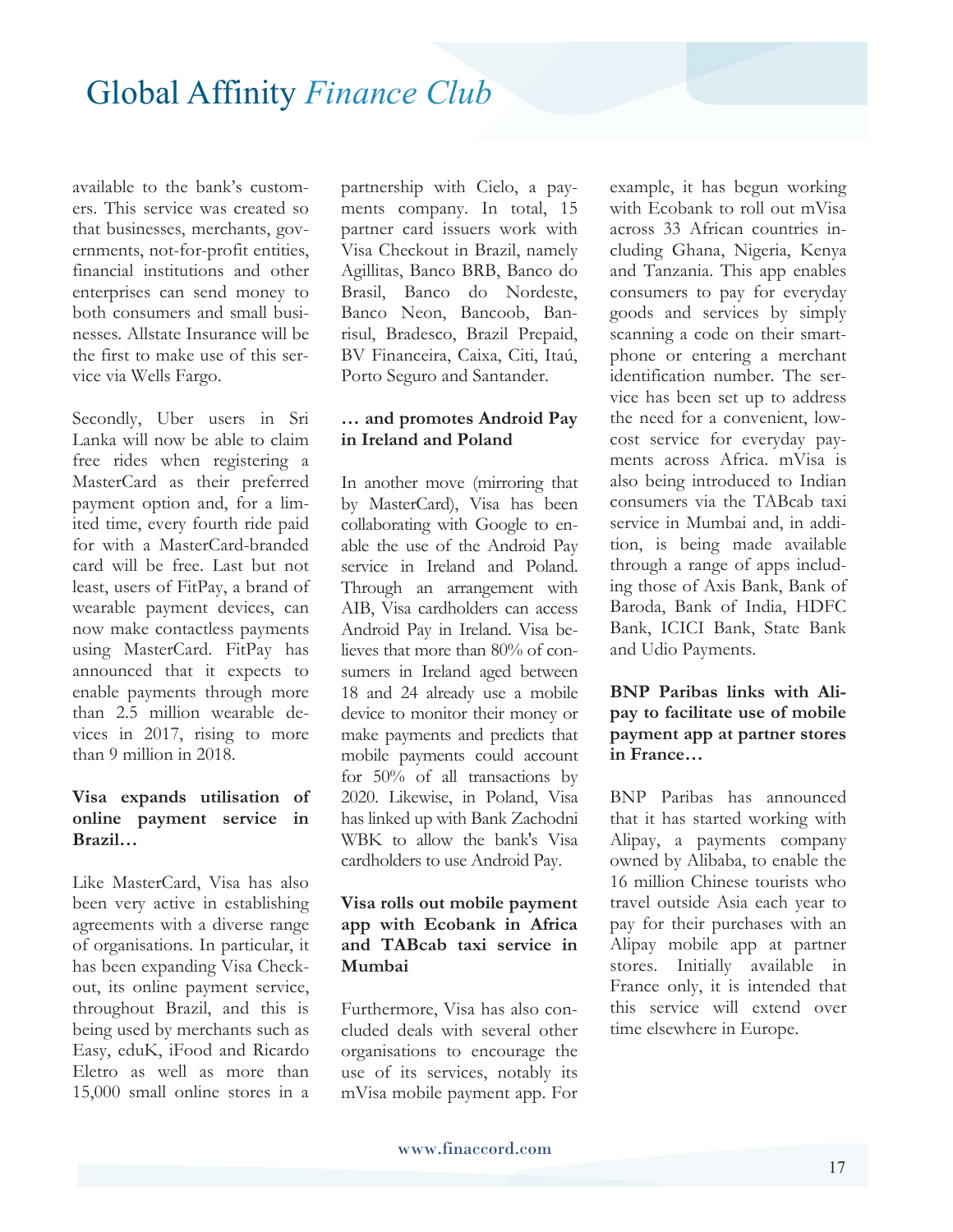#### **… and with multiple partners to develop unified mobile payment app**

Also in France, BNP Paribas is collaborating with Auchan, Carrefour, Crédit Mutuel, Master-Card, Oney and Total to offer a unified mobile payment app. This move follows the success of two separate apps devised by BNP Paribas and Carrefour, respectively called Wa! and Fivory. The new app enables both in-store and online purchases as well as allowing customers to claim loyalty benefits, and it also facilitates mobile payment services such as peer-topeer money transfers.

#### **Wirecard forges mobile payment agreement with VocaLink in the UK…**

Germany-based payments firm Wirecard has announced a variety of agreements in the mobile payments arena in Austria and the UK, as well as in the Asia-Pacific region.

In the UK, Wirecard is integrating 'boon', its mobile payment solution, into the 'Pay by Bank' app operated by VocaLink. As a result of the partnership, 'boon' is the first mobile payment method that can be uploaded via mobile banking and creates a fully digital mobile-only solution without the need for a traditional credit or debit card. VocaLink has announced that Bank

of Scotland, Barclays, Halifax, HSBC and Lloyds Bank have signed up to launch the 'Pay by Bank' app. Barclays will be the first bank to make it available to its consumers.

#### **… and ties with ERGO for impulse travel insurance purchases in Austria**

Meanwhile, Wirecard's deal with ERGO in Austria provides credit card acceptance for single-trip travel insurance cover that will make it easier for the insurer's customers to buy policies online. In particular, it has been conceived for customers taking spontaneous weekend skiing trips but who wish to be fully covered for the associated risks. The cover is activated one hour after being taken out and ends automatically without any need for notice after the maximum validity of 14 days.

#### **Wirecard allies with Conferma for virtual multicurrency payment card in the Asia-Pacific region**

Lastly, Wirecard has also teamed up with virtual payment card specialist Conferma to introduce a card targeted at business travellers that can make payments in multiple currencies and that will also support travel management companies with reconciliation and data to support their own clients' travel programs. By means of the agreement, Con-

ferma will integrate Wirecard's 'virtual supplier payment card product' into its own delivery platform. Initial plans are to roll out the card first in the Asia-Pacific region before expanding subsequently to Australia.

#### **Alibaba subsidiaries earn strategic partnerships for digital payments**

Two subsidiaries of China-based e-commerce group Alibaba have entered into strategic partnerships in the realm of digital payments. First, Ant Financial has forged a tie with Thailand-based Ascend Money as it seeks to expand its footprint beyond China. By means of the agreement, Ant Financial will assist Ascend Money in growing both its online and offline payments and financial services ecosystem in Thailand by providing strategic and technical support.

In a separate development, Alipay has disclosed the addition of a further 930,000 merchants to its European network following a series of partnerships made with Barclays, BNP Paribas, SIX Payment Services and UniCredit, respectively with a focus on the UK, France, Switzerland and Italy.

**\_\_\_\_\_\_\_\_\_\_\_\_\_\_\_\_\_\_\_\_\_\_\_\_\_\_**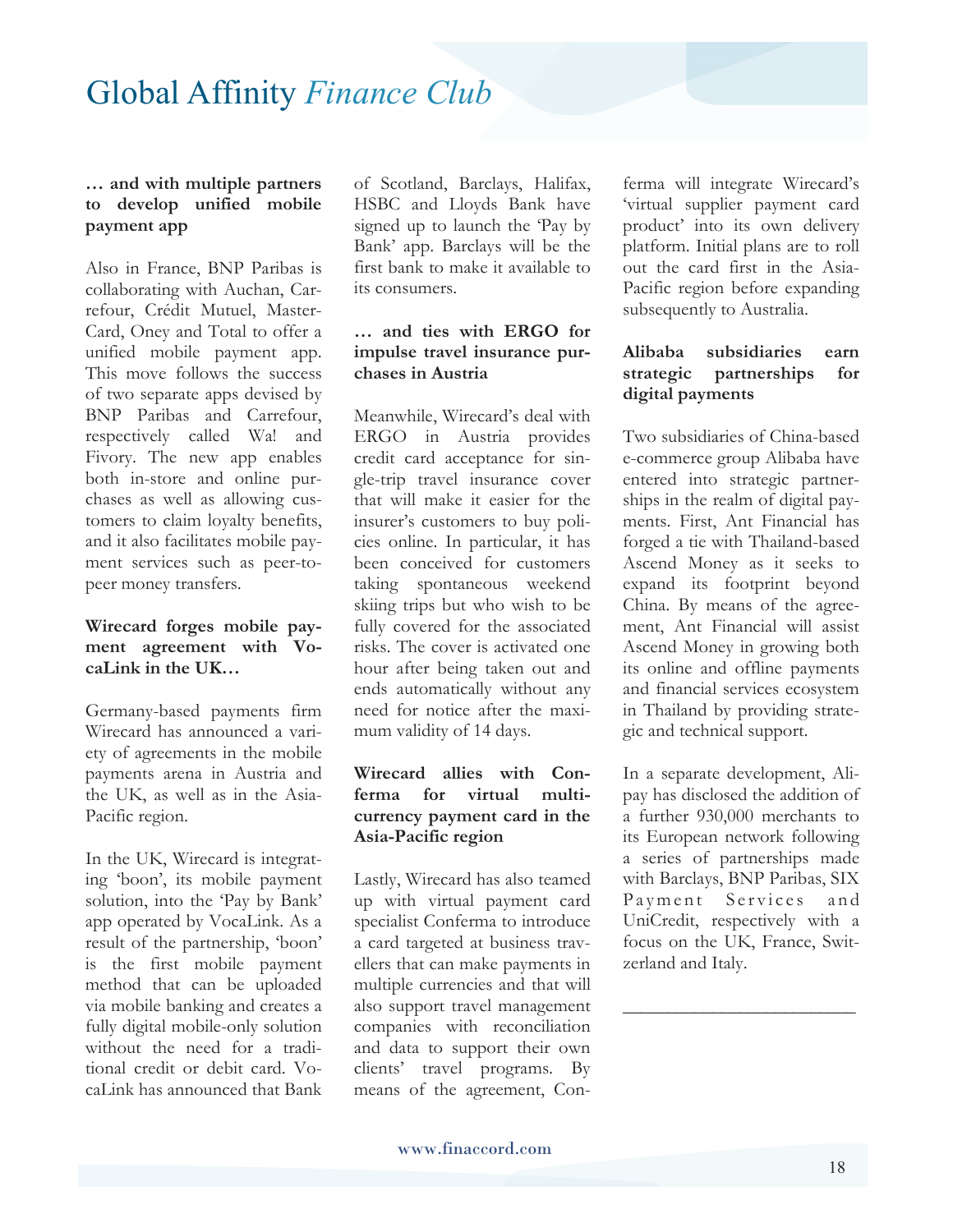#### PAYMENT CARD ISSU-ANCE AND ACCEPTANCE

#### **JCB continues expanding internationally through several major new partnerships**

As in previous quarters, Japanbased payments firm JCB has extended its global footprint through a number of new agreements with banks and financial services providers in six countries, namely Belarus, Myanmar, Peru, the Philippines, Russia and Singapore.

JCB's first foray into the Belarusian market sees it working with Belinvestbank so that JCB cardholders can make purchases locally with their cards and withdraw local currency from ATMs, thereby eliminating the need to exchange foreign currency. The co-operation also aims to increase and develop card payments in the country as a whole.

A similar agreement has been reached in Peru which is a country that receives an increasing number of international tourists. Specifically, JCB has begun working with Procesos, a merchant acquirer that is one of the largest in the country and its cards will now be accepted at over 70,000 merchants throughout the country. Analogous partnerships pertaining to acceptance of JCB's cards have also been reached in the Philippines (with PayMaya), Russia (with Bank Saint Petersburg) and Singapore (with CIMB).

Finally, in Myanmar, JCB has launched a co-branded debit card in partnership with the Cooperative Bank and the Myanmar Payment Union. Customers with the card also enjoy standard JCB privileges such as cashback and discounts at selected merchants, airport lounge usage and special services at hotels. This agreement mirrors an earlier one announced in mid-2016, which saw JCB working with Ayeyarwady Bank, another Myanmar-based bank.

#### **UnionPay links with Westpac to increase acceptance in Western Australia**

In Australia, Westpac has enabled merchants in the western region of the country to accept UnionPay cards online. Union-Pay claims that the initiative with Westpac will provide local businesses with the opportunity to connect online with the rising number of Chinese tourists travelling to Western Australia.

#### RETAILER CARDS AND FI-**NANCE**

**\_\_\_\_\_\_\_\_\_\_\_\_\_\_\_\_\_\_\_\_\_\_\_\_\_\_**

**Synchrony Financial broadens portfolio of retailer consumer finance programs** 

In the US, Synchrony Financial has consolidated its portfolio of retailer consumer finance programs by building on existing and new relationships with four retail brands across different sectors.

First, it has signed new agreements with Guitar Center, which states that it is the world's largest musical instrument retailer, and At Home, a home decor chain. Customers with the former's 'Gear Card' can use it to acquire musical instruments on credit across around 270 Guitar Center stores nationwide, simultaneously earning loyalty program points.

Likewise, the deal with At Home allows the retailer's customers to take advantage of promotional financing offers on qualifying purchases, exclusive discounts, loyalty rewards and other benefits. In addition, it has extended consumer finance agreements with discount apparel and home goods retailer TJX Companies, home furnishings retailer hhgregg and buying group Nationwide Marketing Group (NMG). It has worked with the former retail brand since 2011 and each of the latter two for over 17 years.

#### **Capital One acquires the captive payment card business of Cabela's**

Also in the US, Capital One has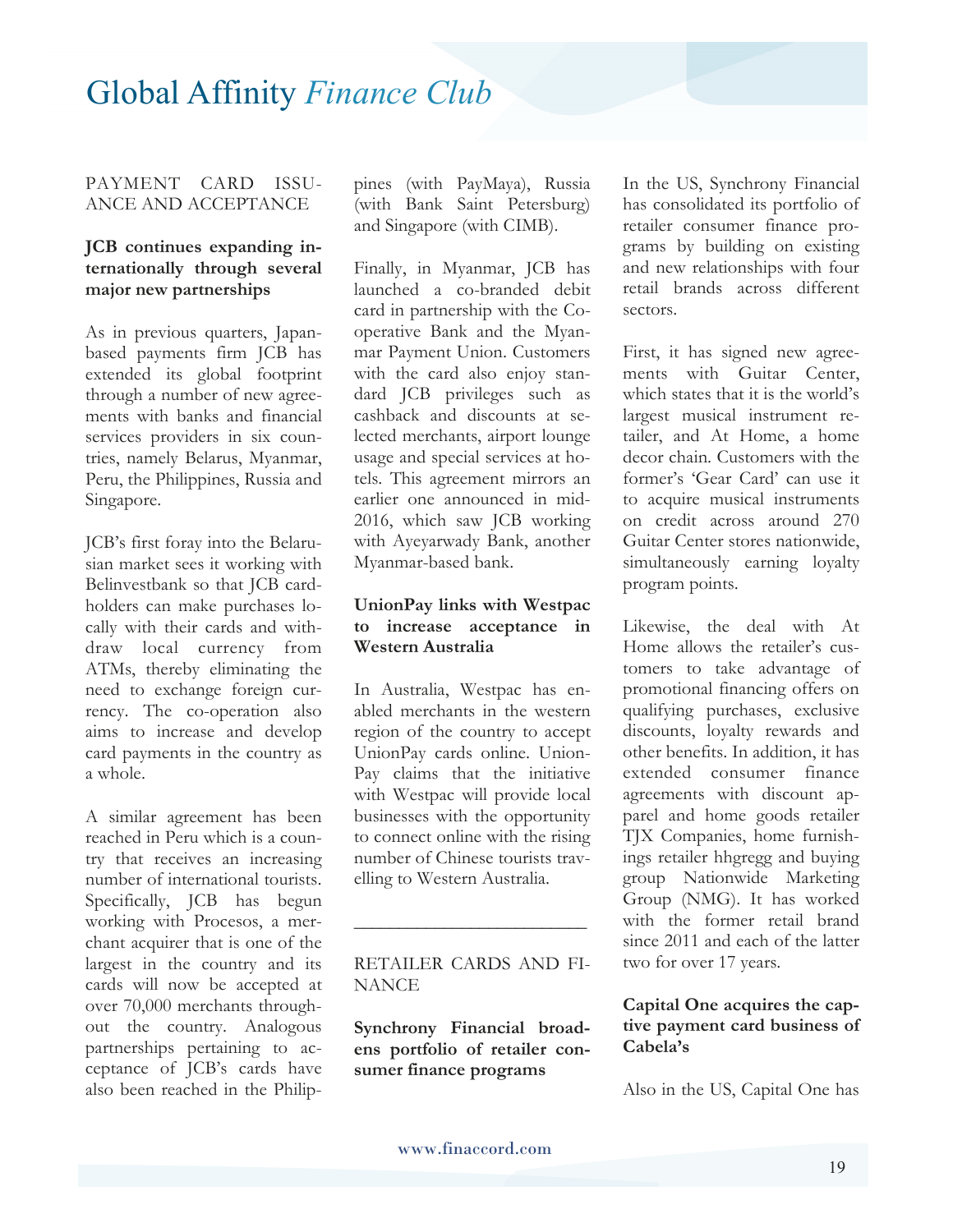entered into a ten-year program contract to become the exclusive issuer of co-branded credit cards to customers of Cabela's, a direct marketer and specialty retailer of outdoor recreation merchandise. The agreement is becoming effective at the same time as the acquisition of Cabela's by Bass Pro Shops, another retail chain specialising in outdoor equipment. Specifically, Capital One is acquiring the captive payment card operation of Cabela's, including approximately USD 5.2 billion in credit card receivables and other assets, and USD 5 billion in associated funding liabilities. The transaction is expected to close in the first half of 2017 subject to regulatory approval.

#### **Alliance Data renews privatelabel card programs with J. Jill and Restoration Hardware**

In a final initiative in retailer cards and finance in the US, Alliance Data has renewed existing agreements to provide privatelabel credit card services for J. Jill, a Massachusetts-based retailer of women's apparel and accessories with which it has been working for five years, and Restoration Hardware, a luxury home furnishings brand located in San Francisco, with which it first struck up a partnership in 2002. Both programs aim to accelerate the rewards earned by customers in order to increase brand loyalty.

#### GENERAL

#### **Belfius teams up with Bpost and Proximus for multifunction app in Belgium**

In Belgium, local bank Belfius has teamed up with Bpost (the national post office) and mobile telecoms company Proximus to invest in the 'Citie' app which allows users to benefit from discounts and gifts at selected merchants across different cities in the country. The move aims to bring traders, shoppers and local authorities closer together as the three partners will introduce features to the app that enable local authorities to send urgent messages to the public as well as information about traffic problems and upcoming events and activities.

Moreover, retailers can use 'Citie' as a digital shop window, communicate with their customers and manage loyalty schemes. In turn, customers can order and make purchases online, and then have goods delivered by Bpost and its partners. Belfius also intends to add its existing and future payment technologies to the initiative.

**\_\_\_\_\_\_\_\_\_\_\_\_\_\_\_\_\_\_\_\_\_\_\_\_\_\_** 

#### **Upcoming Finaccord reports**

The following titles are a selection of those that will be published by Finaccord in the coming months. For more information about our unique areas of expertise, plus listings of published reports and databases, please visit our website at www.finaccord.com or email us at info@finaccord.com.

*Accident and Health Insurance in Europe Fleet Insurance and Assistance in Europe Bancassurance in Africa and the Middle East: Product and Partnership Strategies of the Region's Top 120 Retail Banking Groups Bancassurance in Europe: Product and Partnership Strategies of the Region's Top 120 Retail Banking Groups Commercial Non-Life Insurance in Australia: Size, Segmentation and Forecast to 2020 Commercial Non-Life Insurance in the USA: Size, Segmentation and Forecast to 2020 Global Bancassurance: Product and Partnership Strategies in Investment-Related and Retirement-Related Life Insurance of the World's Top 500 Retail Banking Groups Global Bancassurance: Product and Partnership Strategies in Motor, Household and Travel Insurance of the World's Top 500 Retail Banking Groups* 

*Global Business and Corporate Travel Insurance and Assistance: A Worldwide Review*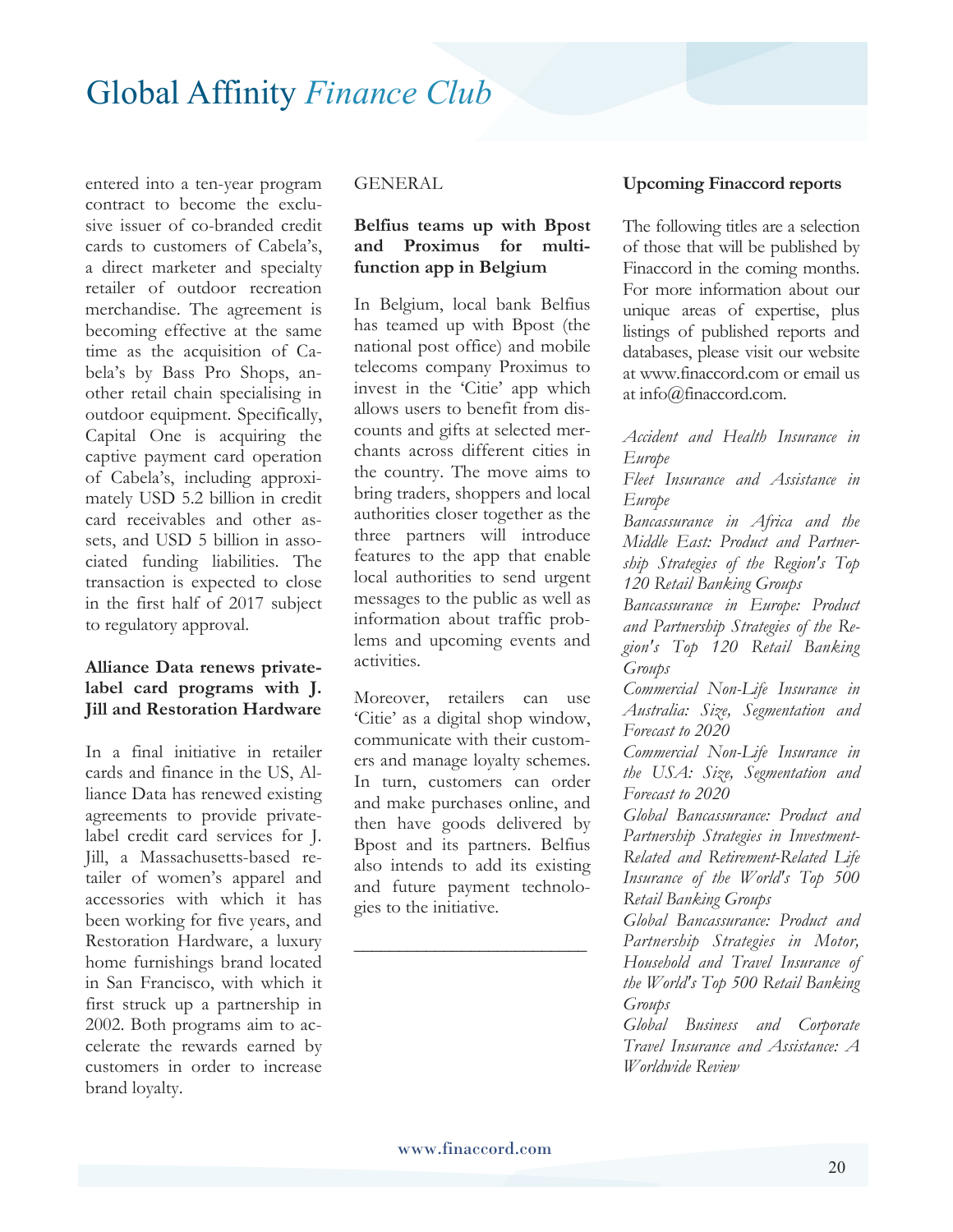#### **Organisations in this issue**

ADA Business Enterprises, 14 ADAC, 14 Aegon, 7 Agillitas, 17 AIB, 16, 17 Air Canada, 14 Air Europa, 14 Air Serbia, 13 Air Seychelles, 13 airberlin, 13 Alibaba, 18 Alipay, 18, 19 Alitalia, 13 Alliance Data, 20 Allianz, 5, 6, 10, 11 Allstate Insurance, 17 Amaguiz, 7 American Airlines, 13 American Express, 15 Amundi, 15 Ant Financial, 18 Apple, 16 Arval, 5 Ascend Money, 18 Assurant, 9 Asurion, 8 At Home, 19 ATD Quart Monde, 7 ATU, 13 Auchan, 18 Auto & General, 10 AutoGravity, 13 Avalmadrid, 15 AXA, 5, 10 Axis Bank, 17 Ayeyarwady Bank, 19 Banco BRB, 17 Banco do Brasil, 17 Banco do Nordeste, 17 Banco Neon, 17 Bancoob, 17 Bank of America, 13 Bank of Baroda, 17 Bank of East Asia, 16 Bank of India, 17 Bank of Scotland, 18 Bank of Spain, 15 Bank Saint Petersburg, 19 Bank Zachodni WBK, 16, 17 Bankinter, 14, 15 Banrisul, 17 Barclays, 11, 18, 19 Bass Pro Shops, 20 Belfius, 20 Belinvestbank, 19 Berjaya Corporation, 16 BICS, 15 BNP Paribas, 9, 11, 18, 19 Bpost, 20 Bradesco, 17 Brazil Prepaid, 17 Budget Insurance Group, 10 BV Financeira, 17 Cabela's, 20 Caixa, 17 Capital One, 20

Carrefour, 5, 16, 18 CFMOTO, 13 CheapOair, 14 CIBC, 14 Cigna, 6 CIMB, 19 Citi, 17 CNP Assurances, 7 Conferma, 18 Co-operative Bank, 19 Crédit Agricole, 12, 15 Crédit Mutuel, 18 Dah Sing Bank, 16 Danske Bank, 11 DBS Bank, 16 DeNA Travel, 10 DIAC, 7 Dogalize, 8 DriveNow<sub>, 5</sub> Ecobank, 16, 17 Emirates, 13 Emma Villas, 10 ERGO, 8, 9, 11, 18 ERV, 9, 10 Ericsson, 15 eServGlobal, 15 esure Group Etihad, 13 Europ Assistance, 5, 9, 10 Europe Net, 14 FCA Bank, 12, 13 Ferrari Financial Services, 12, 13 Fiat Chrysler, 12 First Credit Union, 12 FitPay, 17 GamaSec, 9 Generali, 8 Global Loyalty Company, 13 Google, 16, 17 Groupama, 7, 8 Groupe PPP, 10 Guitar Center, 19 Halifax, 18 Hang Seng Bank, 16 HDFC Bank, 8, 12, 17 Hitachi Capital Vehicle Solutions, 6 Hollard, 6 HomeSend, 15 HSBC, 16, 18 HypoVereinsbank, 11 iA Financial Group, 10 ICICI Bank, 17 ING, 10 Intuit, 15 Itaú, 17 J. Jill, 20 JCB, 19 JC Penney, 8, 9 Jet Airways, 13 Kawasaki Motors, 13 KBC, 16 KPN, 8 La Caixa, 11 Legal & General, 7 Lloyds Banking Group, 13, 18 MAPFRE, 6

Manulife, 11 MasterCard, 15, 16, 17, 18 Matmut, 11 MedMera Bank, 10 Mercedes-Benz Financial Services, 13 Moderna Försäkringar, 11 Mondial Assistance, 5 Munich Re, 9 Myanmar Payment Union, 19 National Development Bank, 15 Nationwide Marketing Group, 20 Niki, 13 NN Life, 7 One Canada, 14 OneTravel, 14 Oney, 18 Opel, 9 PayMaya, 19 Paytm, 12 Porto Seguro, 17 Privatbank, 10 Procesos, 19 Proximus, 20 RAC, 5, 6 RBL Bank, 16 RCI Banque, 7 Regional, 13 Restoration Hardware, 20 Rite Aid, 15 Santander, 9, 17 Sberbank, 16 SIX Payment Services, 19 Société Générale, 5, 15 Standard Chartered, 11, 16 State Bank, 17 Steamship Mutual, 6 Sumitomo Life, 7 Suzuki, 12 Synchrony Financial, 13, 14, 19 Targobank, 13 The Co-operators, 12 Thistle Insurance Services, 8 Thrive, 12 TJX Companies, 20 Total, 18 Towergate, 6 Toyota, 12 TravelBird, 9 Uber, 12, 17 Udio Payments, 17 UK General, 8 UniCredit, 11, 19 UnionPay, 19 VHD, 5 Viber. 15 VidaCaixa, 11 VocaLink, 18 Virgin Atlantic, 13 Visa, 13, 14, 17 VW group, 9 Wells Fargo, 17 Western Union, 15 Westpac, 12, 19 Wirecard, 14, 18

www.finaccord.com